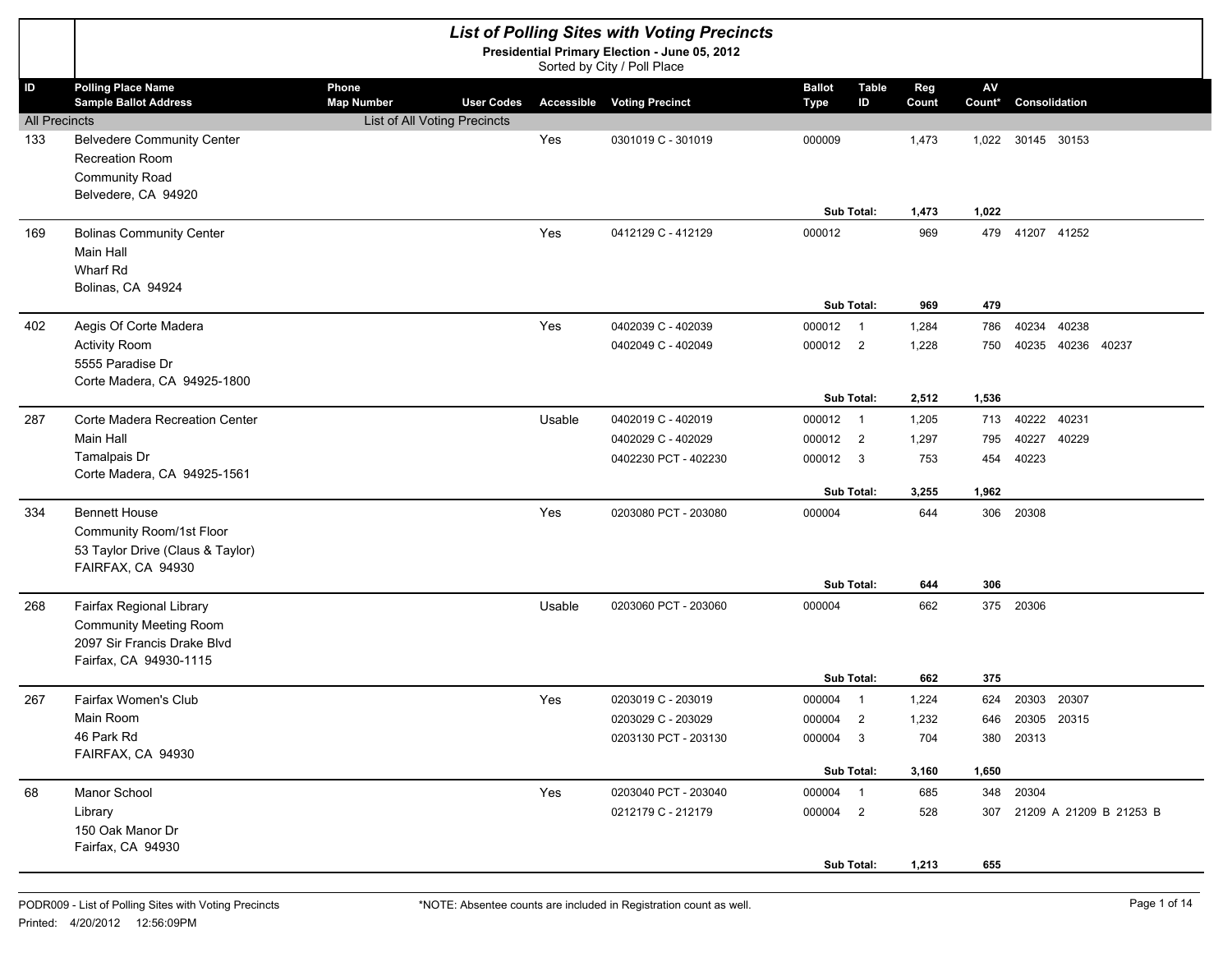| <b>Polling Place Name</b> | Phone                                                                                                                                                                                                                                                                                                                                                                                                                                                                                                                                                                                                                                                                                                                                                                                                           |                   |                                                          |                                                                             | <b>Ballot</b>                                                                                                                                                                                                                                                                                                                                        | <b>Table</b>                                                                         | Reg                                                                                                                                                                                                                                                                | $\mathsf{AV}$                                                                                                                                                                     |                                                                                                                         |                                                                                                                                                                                                                                                                       |
|---------------------------|-----------------------------------------------------------------------------------------------------------------------------------------------------------------------------------------------------------------------------------------------------------------------------------------------------------------------------------------------------------------------------------------------------------------------------------------------------------------------------------------------------------------------------------------------------------------------------------------------------------------------------------------------------------------------------------------------------------------------------------------------------------------------------------------------------------------|-------------------|----------------------------------------------------------|-----------------------------------------------------------------------------|------------------------------------------------------------------------------------------------------------------------------------------------------------------------------------------------------------------------------------------------------------------------------------------------------------------------------------------------------|--------------------------------------------------------------------------------------|--------------------------------------------------------------------------------------------------------------------------------------------------------------------------------------------------------------------------------------------------------------------|-----------------------------------------------------------------------------------------------------------------------------------------------------------------------------------|-------------------------------------------------------------------------------------------------------------------------|-----------------------------------------------------------------------------------------------------------------------------------------------------------------------------------------------------------------------------------------------------------------------|
|                           |                                                                                                                                                                                                                                                                                                                                                                                                                                                                                                                                                                                                                                                                                                                                                                                                                 |                   |                                                          |                                                                             |                                                                                                                                                                                                                                                                                                                                                      |                                                                                      |                                                                                                                                                                                                                                                                    |                                                                                                                                                                                   |                                                                                                                         |                                                                                                                                                                                                                                                                       |
|                           |                                                                                                                                                                                                                                                                                                                                                                                                                                                                                                                                                                                                                                                                                                                                                                                                                 |                   |                                                          |                                                                             |                                                                                                                                                                                                                                                                                                                                                      |                                                                                      |                                                                                                                                                                                                                                                                    |                                                                                                                                                                                   |                                                                                                                         |                                                                                                                                                                                                                                                                       |
|                           |                                                                                                                                                                                                                                                                                                                                                                                                                                                                                                                                                                                                                                                                                                                                                                                                                 |                   |                                                          |                                                                             |                                                                                                                                                                                                                                                                                                                                                      |                                                                                      |                                                                                                                                                                                                                                                                    |                                                                                                                                                                                   |                                                                                                                         | 20452                                                                                                                                                                                                                                                                 |
|                           |                                                                                                                                                                                                                                                                                                                                                                                                                                                                                                                                                                                                                                                                                                                                                                                                                 |                   |                                                          |                                                                             |                                                                                                                                                                                                                                                                                                                                                      |                                                                                      |                                                                                                                                                                                                                                                                    |                                                                                                                                                                                   |                                                                                                                         |                                                                                                                                                                                                                                                                       |
|                           |                                                                                                                                                                                                                                                                                                                                                                                                                                                                                                                                                                                                                                                                                                                                                                                                                 |                   |                                                          |                                                                             |                                                                                                                                                                                                                                                                                                                                                      |                                                                                      |                                                                                                                                                                                                                                                                    |                                                                                                                                                                                   |                                                                                                                         |                                                                                                                                                                                                                                                                       |
|                           |                                                                                                                                                                                                                                                                                                                                                                                                                                                                                                                                                                                                                                                                                                                                                                                                                 |                   |                                                          |                                                                             |                                                                                                                                                                                                                                                                                                                                                      |                                                                                      |                                                                                                                                                                                                                                                                    |                                                                                                                                                                                   |                                                                                                                         |                                                                                                                                                                                                                                                                       |
|                           |                                                                                                                                                                                                                                                                                                                                                                                                                                                                                                                                                                                                                                                                                                                                                                                                                 |                   |                                                          |                                                                             |                                                                                                                                                                                                                                                                                                                                                      |                                                                                      |                                                                                                                                                                                                                                                                    |                                                                                                                                                                                   |                                                                                                                         |                                                                                                                                                                                                                                                                       |
|                           |                                                                                                                                                                                                                                                                                                                                                                                                                                                                                                                                                                                                                                                                                                                                                                                                                 |                   |                                                          |                                                                             |                                                                                                                                                                                                                                                                                                                                                      |                                                                                      |                                                                                                                                                                                                                                                                    |                                                                                                                                                                                   |                                                                                                                         |                                                                                                                                                                                                                                                                       |
|                           |                                                                                                                                                                                                                                                                                                                                                                                                                                                                                                                                                                                                                                                                                                                                                                                                                 |                   |                                                          |                                                                             |                                                                                                                                                                                                                                                                                                                                                      |                                                                                      |                                                                                                                                                                                                                                                                    |                                                                                                                                                                                   |                                                                                                                         |                                                                                                                                                                                                                                                                       |
|                           |                                                                                                                                                                                                                                                                                                                                                                                                                                                                                                                                                                                                                                                                                                                                                                                                                 |                   |                                                          |                                                                             |                                                                                                                                                                                                                                                                                                                                                      |                                                                                      |                                                                                                                                                                                                                                                                    |                                                                                                                                                                                   |                                                                                                                         |                                                                                                                                                                                                                                                                       |
|                           |                                                                                                                                                                                                                                                                                                                                                                                                                                                                                                                                                                                                                                                                                                                                                                                                                 |                   |                                                          |                                                                             |                                                                                                                                                                                                                                                                                                                                                      |                                                                                      |                                                                                                                                                                                                                                                                    |                                                                                                                                                                                   |                                                                                                                         |                                                                                                                                                                                                                                                                       |
|                           |                                                                                                                                                                                                                                                                                                                                                                                                                                                                                                                                                                                                                                                                                                                                                                                                                 |                   |                                                          |                                                                             |                                                                                                                                                                                                                                                                                                                                                      |                                                                                      |                                                                                                                                                                                                                                                                    |                                                                                                                                                                                   |                                                                                                                         |                                                                                                                                                                                                                                                                       |
|                           |                                                                                                                                                                                                                                                                                                                                                                                                                                                                                                                                                                                                                                                                                                                                                                                                                 |                   |                                                          |                                                                             |                                                                                                                                                                                                                                                                                                                                                      |                                                                                      |                                                                                                                                                                                                                                                                    |                                                                                                                                                                                   |                                                                                                                         |                                                                                                                                                                                                                                                                       |
|                           |                                                                                                                                                                                                                                                                                                                                                                                                                                                                                                                                                                                                                                                                                                                                                                                                                 |                   |                                                          |                                                                             |                                                                                                                                                                                                                                                                                                                                                      |                                                                                      |                                                                                                                                                                                                                                                                    |                                                                                                                                                                                   |                                                                                                                         |                                                                                                                                                                                                                                                                       |
|                           |                                                                                                                                                                                                                                                                                                                                                                                                                                                                                                                                                                                                                                                                                                                                                                                                                 |                   |                                                          |                                                                             |                                                                                                                                                                                                                                                                                                                                                      |                                                                                      |                                                                                                                                                                                                                                                                    |                                                                                                                                                                                   |                                                                                                                         |                                                                                                                                                                                                                                                                       |
|                           |                                                                                                                                                                                                                                                                                                                                                                                                                                                                                                                                                                                                                                                                                                                                                                                                                 |                   |                                                          |                                                                             |                                                                                                                                                                                                                                                                                                                                                      |                                                                                      |                                                                                                                                                                                                                                                                    |                                                                                                                                                                                   |                                                                                                                         |                                                                                                                                                                                                                                                                       |
|                           |                                                                                                                                                                                                                                                                                                                                                                                                                                                                                                                                                                                                                                                                                                                                                                                                                 |                   |                                                          |                                                                             |                                                                                                                                                                                                                                                                                                                                                      |                                                                                      |                                                                                                                                                                                                                                                                    |                                                                                                                                                                                   |                                                                                                                         |                                                                                                                                                                                                                                                                       |
|                           |                                                                                                                                                                                                                                                                                                                                                                                                                                                                                                                                                                                                                                                                                                                                                                                                                 |                   |                                                          |                                                                             |                                                                                                                                                                                                                                                                                                                                                      |                                                                                      |                                                                                                                                                                                                                                                                    |                                                                                                                                                                                   |                                                                                                                         |                                                                                                                                                                                                                                                                       |
|                           |                                                                                                                                                                                                                                                                                                                                                                                                                                                                                                                                                                                                                                                                                                                                                                                                                 |                   |                                                          |                                                                             |                                                                                                                                                                                                                                                                                                                                                      |                                                                                      |                                                                                                                                                                                                                                                                    |                                                                                                                                                                                   |                                                                                                                         |                                                                                                                                                                                                                                                                       |
|                           |                                                                                                                                                                                                                                                                                                                                                                                                                                                                                                                                                                                                                                                                                                                                                                                                                 |                   |                                                          |                                                                             |                                                                                                                                                                                                                                                                                                                                                      |                                                                                      |                                                                                                                                                                                                                                                                    |                                                                                                                                                                                   |                                                                                                                         |                                                                                                                                                                                                                                                                       |
|                           |                                                                                                                                                                                                                                                                                                                                                                                                                                                                                                                                                                                                                                                                                                                                                                                                                 |                   |                                                          |                                                                             |                                                                                                                                                                                                                                                                                                                                                      |                                                                                      |                                                                                                                                                                                                                                                                    |                                                                                                                                                                                   |                                                                                                                         |                                                                                                                                                                                                                                                                       |
|                           |                                                                                                                                                                                                                                                                                                                                                                                                                                                                                                                                                                                                                                                                                                                                                                                                                 |                   |                                                          |                                                                             |                                                                                                                                                                                                                                                                                                                                                      |                                                                                      |                                                                                                                                                                                                                                                                    |                                                                                                                                                                                   |                                                                                                                         |                                                                                                                                                                                                                                                                       |
|                           |                                                                                                                                                                                                                                                                                                                                                                                                                                                                                                                                                                                                                                                                                                                                                                                                                 |                   |                                                          |                                                                             |                                                                                                                                                                                                                                                                                                                                                      |                                                                                      |                                                                                                                                                                                                                                                                    |                                                                                                                                                                                   |                                                                                                                         |                                                                                                                                                                                                                                                                       |
|                           |                                                                                                                                                                                                                                                                                                                                                                                                                                                                                                                                                                                                                                                                                                                                                                                                                 |                   |                                                          |                                                                             |                                                                                                                                                                                                                                                                                                                                                      |                                                                                      |                                                                                                                                                                                                                                                                    |                                                                                                                                                                                   |                                                                                                                         |                                                                                                                                                                                                                                                                       |
|                           |                                                                                                                                                                                                                                                                                                                                                                                                                                                                                                                                                                                                                                                                                                                                                                                                                 |                   |                                                          |                                                                             |                                                                                                                                                                                                                                                                                                                                                      |                                                                                      |                                                                                                                                                                                                                                                                    |                                                                                                                                                                                   |                                                                                                                         |                                                                                                                                                                                                                                                                       |
|                           |                                                                                                                                                                                                                                                                                                                                                                                                                                                                                                                                                                                                                                                                                                                                                                                                                 |                   |                                                          |                                                                             |                                                                                                                                                                                                                                                                                                                                                      |                                                                                      |                                                                                                                                                                                                                                                                    |                                                                                                                                                                                   |                                                                                                                         |                                                                                                                                                                                                                                                                       |
|                           |                                                                                                                                                                                                                                                                                                                                                                                                                                                                                                                                                                                                                                                                                                                                                                                                                 |                   |                                                          |                                                                             |                                                                                                                                                                                                                                                                                                                                                      |                                                                                      |                                                                                                                                                                                                                                                                    |                                                                                                                                                                                   |                                                                                                                         |                                                                                                                                                                                                                                                                       |
|                           |                                                                                                                                                                                                                                                                                                                                                                                                                                                                                                                                                                                                                                                                                                                                                                                                                 |                   |                                                          |                                                                             |                                                                                                                                                                                                                                                                                                                                                      |                                                                                      |                                                                                                                                                                                                                                                                    |                                                                                                                                                                                   |                                                                                                                         |                                                                                                                                                                                                                                                                       |
|                           |                                                                                                                                                                                                                                                                                                                                                                                                                                                                                                                                                                                                                                                                                                                                                                                                                 |                   |                                                          |                                                                             |                                                                                                                                                                                                                                                                                                                                                      |                                                                                      |                                                                                                                                                                                                                                                                    |                                                                                                                                                                                   |                                                                                                                         |                                                                                                                                                                                                                                                                       |
|                           |                                                                                                                                                                                                                                                                                                                                                                                                                                                                                                                                                                                                                                                                                                                                                                                                                 |                   |                                                          |                                                                             |                                                                                                                                                                                                                                                                                                                                                      |                                                                                      |                                                                                                                                                                                                                                                                    |                                                                                                                                                                                   |                                                                                                                         |                                                                                                                                                                                                                                                                       |
|                           |                                                                                                                                                                                                                                                                                                                                                                                                                                                                                                                                                                                                                                                                                                                                                                                                                 |                   |                                                          |                                                                             |                                                                                                                                                                                                                                                                                                                                                      |                                                                                      |                                                                                                                                                                                                                                                                    |                                                                                                                                                                                   |                                                                                                                         |                                                                                                                                                                                                                                                                       |
|                           |                                                                                                                                                                                                                                                                                                                                                                                                                                                                                                                                                                                                                                                                                                                                                                                                                 |                   |                                                          |                                                                             |                                                                                                                                                                                                                                                                                                                                                      |                                                                                      |                                                                                                                                                                                                                                                                    |                                                                                                                                                                                   |                                                                                                                         |                                                                                                                                                                                                                                                                       |
|                           |                                                                                                                                                                                                                                                                                                                                                                                                                                                                                                                                                                                                                                                                                                                                                                                                                 |                   |                                                          |                                                                             |                                                                                                                                                                                                                                                                                                                                                      |                                                                                      |                                                                                                                                                                                                                                                                    |                                                                                                                                                                                   |                                                                                                                         |                                                                                                                                                                                                                                                                       |
|                           |                                                                                                                                                                                                                                                                                                                                                                                                                                                                                                                                                                                                                                                                                                                                                                                                                 |                   |                                                          |                                                                             |                                                                                                                                                                                                                                                                                                                                                      |                                                                                      |                                                                                                                                                                                                                                                                    |                                                                                                                                                                                   |                                                                                                                         |                                                                                                                                                                                                                                                                       |
|                           |                                                                                                                                                                                                                                                                                                                                                                                                                                                                                                                                                                                                                                                                                                                                                                                                                 |                   |                                                          |                                                                             |                                                                                                                                                                                                                                                                                                                                                      |                                                                                      |                                                                                                                                                                                                                                                                    |                                                                                                                                                                                   |                                                                                                                         |                                                                                                                                                                                                                                                                       |
|                           |                                                                                                                                                                                                                                                                                                                                                                                                                                                                                                                                                                                                                                                                                                                                                                                                                 |                   |                                                          |                                                                             |                                                                                                                                                                                                                                                                                                                                                      |                                                                                      |                                                                                                                                                                                                                                                                    |                                                                                                                                                                                   |                                                                                                                         |                                                                                                                                                                                                                                                                       |
|                           |                                                                                                                                                                                                                                                                                                                                                                                                                                                                                                                                                                                                                                                                                                                                                                                                                 |                   |                                                          |                                                                             |                                                                                                                                                                                                                                                                                                                                                      |                                                                                      |                                                                                                                                                                                                                                                                    |                                                                                                                                                                                   |                                                                                                                         |                                                                                                                                                                                                                                                                       |
|                           |                                                                                                                                                                                                                                                                                                                                                                                                                                                                                                                                                                                                                                                                                                                                                                                                                 |                   |                                                          |                                                                             |                                                                                                                                                                                                                                                                                                                                                      |                                                                                      |                                                                                                                                                                                                                                                                    |                                                                                                                                                                                   |                                                                                                                         |                                                                                                                                                                                                                                                                       |
|                           |                                                                                                                                                                                                                                                                                                                                                                                                                                                                                                                                                                                                                                                                                                                                                                                                                 |                   |                                                          |                                                                             |                                                                                                                                                                                                                                                                                                                                                      |                                                                                      |                                                                                                                                                                                                                                                                    |                                                                                                                                                                                   |                                                                                                                         |                                                                                                                                                                                                                                                                       |
|                           |                                                                                                                                                                                                                                                                                                                                                                                                                                                                                                                                                                                                                                                                                                                                                                                                                 |                   |                                                          |                                                                             |                                                                                                                                                                                                                                                                                                                                                      |                                                                                      |                                                                                                                                                                                                                                                                    |                                                                                                                                                                                   | 21231 A 21231 B                                                                                                         |                                                                                                                                                                                                                                                                       |
|                           |                                                                                                                                                                                                                                                                                                                                                                                                                                                                                                                                                                                                                                                                                                                                                                                                                 |                   |                                                          |                                                                             |                                                                                                                                                                                                                                                                                                                                                      |                                                                                      |                                                                                                                                                                                                                                                                    |                                                                                                                                                                                   |                                                                                                                         |                                                                                                                                                                                                                                                                       |
|                           |                                                                                                                                                                                                                                                                                                                                                                                                                                                                                                                                                                                                                                                                                                                                                                                                                 |                   |                                                          |                                                                             |                                                                                                                                                                                                                                                                                                                                                      |                                                                                      |                                                                                                                                                                                                                                                                    |                                                                                                                                                                                   |                                                                                                                         |                                                                                                                                                                                                                                                                       |
|                           |                                                                                                                                                                                                                                                                                                                                                                                                                                                                                                                                                                                                                                                                                                                                                                                                                 |                   |                                                          |                                                                             |                                                                                                                                                                                                                                                                                                                                                      |                                                                                      |                                                                                                                                                                                                                                                                    |                                                                                                                                                                                   |                                                                                                                         |                                                                                                                                                                                                                                                                       |
|                           |                                                                                                                                                                                                                                                                                                                                                                                                                                                                                                                                                                                                                                                                                                                                                                                                                 |                   |                                                          |                                                                             |                                                                                                                                                                                                                                                                                                                                                      |                                                                                      |                                                                                                                                                                                                                                                                    |                                                                                                                                                                                   |                                                                                                                         |                                                                                                                                                                                                                                                                       |
| 110 Magnolia Ave          |                                                                                                                                                                                                                                                                                                                                                                                                                                                                                                                                                                                                                                                                                                                                                                                                                 |                   |                                                          |                                                                             |                                                                                                                                                                                                                                                                                                                                                      |                                                                                      |                                                                                                                                                                                                                                                                    |                                                                                                                                                                                   |                                                                                                                         |                                                                                                                                                                                                                                                                       |
|                           | <b>Sample Ballot Address</b><br><b>All Precincts</b><br>Cape Marin<br>Clubhouse<br>Laderman Lane<br>Greenbrae, CA 94904-2482<br>The Tamalpais<br>Auditorium<br>501 Via Casitas<br>Greenbrae, CA 94904<br><b>Inverness Fire House</b><br>Community Room<br>50 Inverness Way<br>INVERNESS, CA 94937<br>Anthony Bacich School<br>Library<br>699 Sir Francis Drake Blvd.<br>KENTFIELD, CA 94904<br>Kentfield Fire Station<br>Engine Room<br>1004 Sir Francis Drake Blvd<br>KENTFIELD, CA 94904<br>St Sebastian's Church<br>Parish Hall<br>373 Bon Air Rd<br>KENTFIELD, CA 94904<br>Larkspur Recreation Department<br>Larkspur Community Room<br>240 Doherty Drive<br>Larkspur, CA 94939<br>Masonic Lodge<br>Main Hall<br>1122 Magnolia Ave<br>LARKSPUR, CA 94939<br>Redwoods Presbyterian Church<br>Fellowship Hall | <b>Map Number</b> | <b>User Codes</b><br><b>List of All Voting Precincts</b> | Accessible<br>Yes<br>Yes<br>Yes<br>Yes<br>Yes<br>Yes<br>Yes<br>No<br>Usable | <b>Voting Precinct</b><br>0204069 C - 204069<br>0404069 C - 404069<br>0204390 PCT - 204390<br>0412510 PCT - 412510<br>0212199 C - 212199<br>0212300 PCT - 212300<br>0204059 C - 204059<br>0212209 C - 212209<br>0204410 PCT - 204410<br>0404059 C - 404059<br>0204039 C - 204039<br>0212189 C - 212189<br>0204049 C - 204049<br>0204350 PCT - 204350 | Type<br>000005<br>000013<br>000005<br>000012<br>000005<br>000005<br>000005<br>000005 | ID<br>$\overline{1}$<br>$\overline{2}$<br>Sub Total:<br>Sub Total:<br>Sub Total:<br>Sub Total:<br>Sub Total:<br>$\overline{1}$<br>000005 2<br>Sub Total:<br>$\overline{1}$<br>000013 2<br>Sub Total:<br>000005 1<br>000005 2<br>Sub Total:<br>000005 1<br>000005 2 | Count<br>1,592<br>420<br>2,012<br>659<br>659<br>511<br>511<br>1,187<br>1,187<br>723<br>723<br>932<br>1,069<br>2,001<br>496<br>304<br>800<br>879<br>1,272<br>2,151<br>1,420<br>807 | Count*<br>1,021<br>225<br>1,246<br>450<br>450<br>274<br>815<br>449<br>593<br>1,320<br>524<br>569<br>1,418<br>854<br>484 | Consolidation<br>20449 20451<br>40433 A<br>20439<br>41251<br>274<br>815 21233 21236<br>449 21230<br>20442 20446<br>21243 21248<br>727<br>20441<br>312<br>212 40425 A<br>20432 A 20432 C 20432 D<br>20432 E<br>849 21229 B 21229 C 21229 D<br>20440 A 20447 A<br>20435 |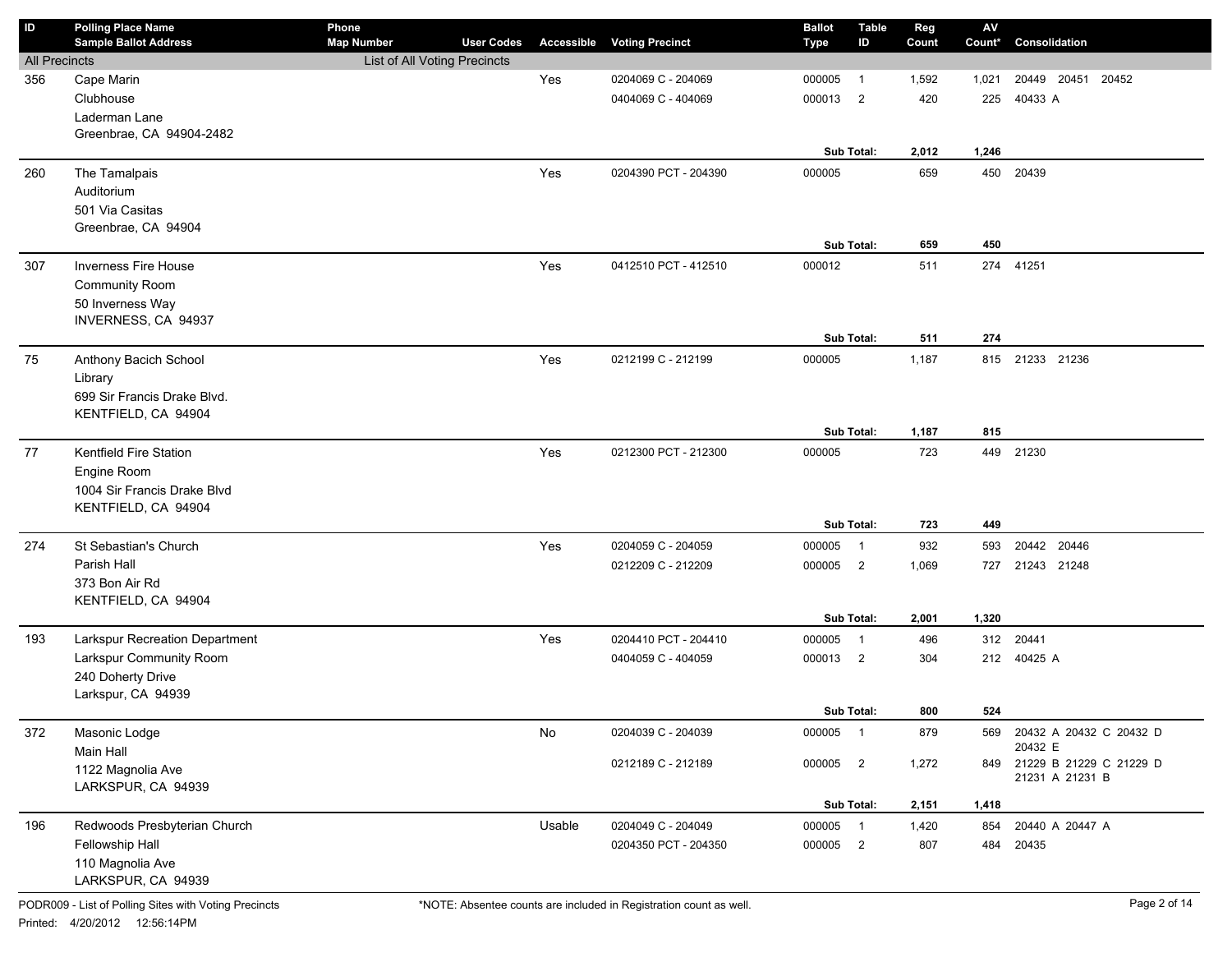| $\mathsf{ID}$        | <b>Polling Place Name</b><br><b>Sample Ballot Address</b> | Phone<br><b>Map Number</b>   | <b>User Codes</b> |        | <b>Accessible Voting Precinct</b> | <b>Ballot</b><br><b>Type</b> | <b>Table</b><br>ID       | Reg<br>Count | AV<br>Count* | Consolidation   |       |
|----------------------|-----------------------------------------------------------|------------------------------|-------------------|--------|-----------------------------------|------------------------------|--------------------------|--------------|--------------|-----------------|-------|
| <b>All Precincts</b> |                                                           | List of All Voting Precincts |                   |        |                                   |                              |                          |              |              |                 |       |
|                      |                                                           |                              |                   |        |                                   |                              | Sub Total:               | 2,227        | 1,338        |                 |       |
| 364                  | Marguerita C. Johnson Senior Center                       |                              |                   | No     | 0312219 C - 312219                | 000010                       | $\overline{1}$           | 758          | 430          | 31227 31228     |       |
|                      | Multi-purpose Room                                        |                              |                   |        | 0312229 C - 312229                | 000010                       | $\overline{2}$           | 1,215        | 655          | 31229 31235     |       |
|                      | 640 Drake Ave                                             |                              |                   |        |                                   |                              |                          |              |              |                 |       |
|                      | Marin City, CA 94965                                      |                              |                   |        |                                   |                              |                          |              |              |                 |       |
|                      |                                                           |                              |                   |        |                                   |                              | Sub Total:               | 1,973        | 1,085        |                 |       |
| 112                  | Almonte Improvement Club                                  |                              |                   | No     | 0312180 PCT - 312180              | 000010                       | $\overline{1}$           | 658          | 409          | 31218           |       |
|                      | Large Hall                                                |                              |                   |        | 0312189 C - 312189                | 000010 2                     |                          | 1,090        |              | 642 31216 31225 |       |
|                      | Almonte & Wisteria Way                                    |                              |                   |        |                                   |                              |                          |              |              |                 |       |
|                      | Mill Valley, CA 94941-4138                                |                              |                   |        |                                   |                              |                          |              |              |                 |       |
|                      |                                                           |                              |                   |        |                                   |                              | Sub Total:               | 1,748        | 1,051        |                 |       |
| 114                  | Episcopal Church Of Our Savior                            |                              |                   | Yes    | 0305039 C - 305039                | 000010                       |                          | 1,450        | 859          | 30504           | 30505 |
|                      | Lovell Entrance - Fireside Room                           |                              |                   |        |                                   |                              |                          |              |              |                 |       |
|                      | 10 Old Mill St<br>MILL VALLEY, CA 94941                   |                              |                   |        |                                   |                              |                          |              |              |                 |       |
|                      |                                                           |                              |                   |        |                                   |                              | Sub Total:               | 1,450        | 859          |                 |       |
| 163                  | Homestead Valley Community Ctr                            |                              |                   | Yes    | 0412169 C - 412169                | 000012                       | $\overline{1}$           | 1,070        | 619          | 41226 41228     |       |
|                      | Upstairs Main Room                                        |                              |                   |        | 0412300 PCT - 412300              | 000012 2                     |                          | 607          | 397          | 41230           |       |
|                      | 315 Montford Ave                                          |                              |                   |        |                                   |                              |                          |              |              |                 |       |
|                      | MILL VALLEY, CA 94941                                     |                              |                   |        |                                   |                              |                          |              |              |                 |       |
|                      |                                                           |                              |                   |        |                                   |                              | Sub Total:               | 1,677        | 1,016        |                 |       |
| 152                  | Marin Amateur Radio Club                                  |                              |                   | Usable | 0312169 C - 312169                | 000010                       |                          | 439          |              | 203 31212 31219 |       |
|                      | Main Meeting Room                                         |                              |                   |        |                                   |                              |                          |              |              |                 |       |
|                      | 27 Shell Rd                                               |                              |                   |        |                                   |                              |                          |              |              |                 |       |
|                      | MILL VALLEY, CA 94941                                     |                              |                   |        |                                   |                              |                          |              |              |                 |       |
|                      |                                                           |                              |                   |        |                                   |                              | Sub Total:               | 439          | 203          |                 |       |
| 308                  | Mill Valley City Hall                                     |                              |                   | Usable | 0305020 PCT - 305020              | 000010                       |                          | 605          | 354          | 30502           |       |
|                      | 2nd Floor Conference Room                                 |                              |                   |        |                                   |                              |                          |              |              |                 |       |
|                      | 26 Corte Madera Ave<br>MILL VALLEY, CA 94941              |                              |                   |        |                                   |                              |                          |              |              |                 |       |
|                      |                                                           |                              |                   |        |                                   |                              | Sub Total:               | 605          | 354          |                 |       |
| 396                  | Mill Valley Community Ctr                                 |                              |                   | Yes    | 0305069 C - 305069                | 000010                       | $\overline{1}$           | 962          | 617          | 30510 30521     |       |
|                      | Forest Room                                               |                              |                   |        | 0305079 C - 305079                | 000010                       | $\overline{\phantom{0}}$ | 1,140        | 795          | 30511 30513     |       |
|                      | 180 Camino Alto                                           |                              |                   |        |                                   |                              |                          |              |              |                 |       |
|                      | Mill Valley, CA 94941-4603                                |                              |                   |        |                                   |                              |                          |              |              |                 |       |
|                      |                                                           |                              |                   |        |                                   |                              | Sub Total:               | 2,102        | 1,412        |                 |       |
| 418                  | Muir Woods Park Community Association                     |                              |                   | Usable | 0412240 PCT - 412240              | 000012                       |                          | 512          |              | 278 41224       |       |
|                      | Main Room                                                 |                              |                   |        |                                   |                              |                          |              |              |                 |       |
|                      | 40 Ridge Ave                                              |                              |                   |        |                                   |                              |                          |              |              |                 |       |
|                      | Mill Valley, CA 94941-1783                                |                              |                   |        |                                   |                              |                          |              |              |                 |       |
|                      |                                                           |                              |                   |        |                                   |                              | Sub Total:               | 512          | 278          |                 |       |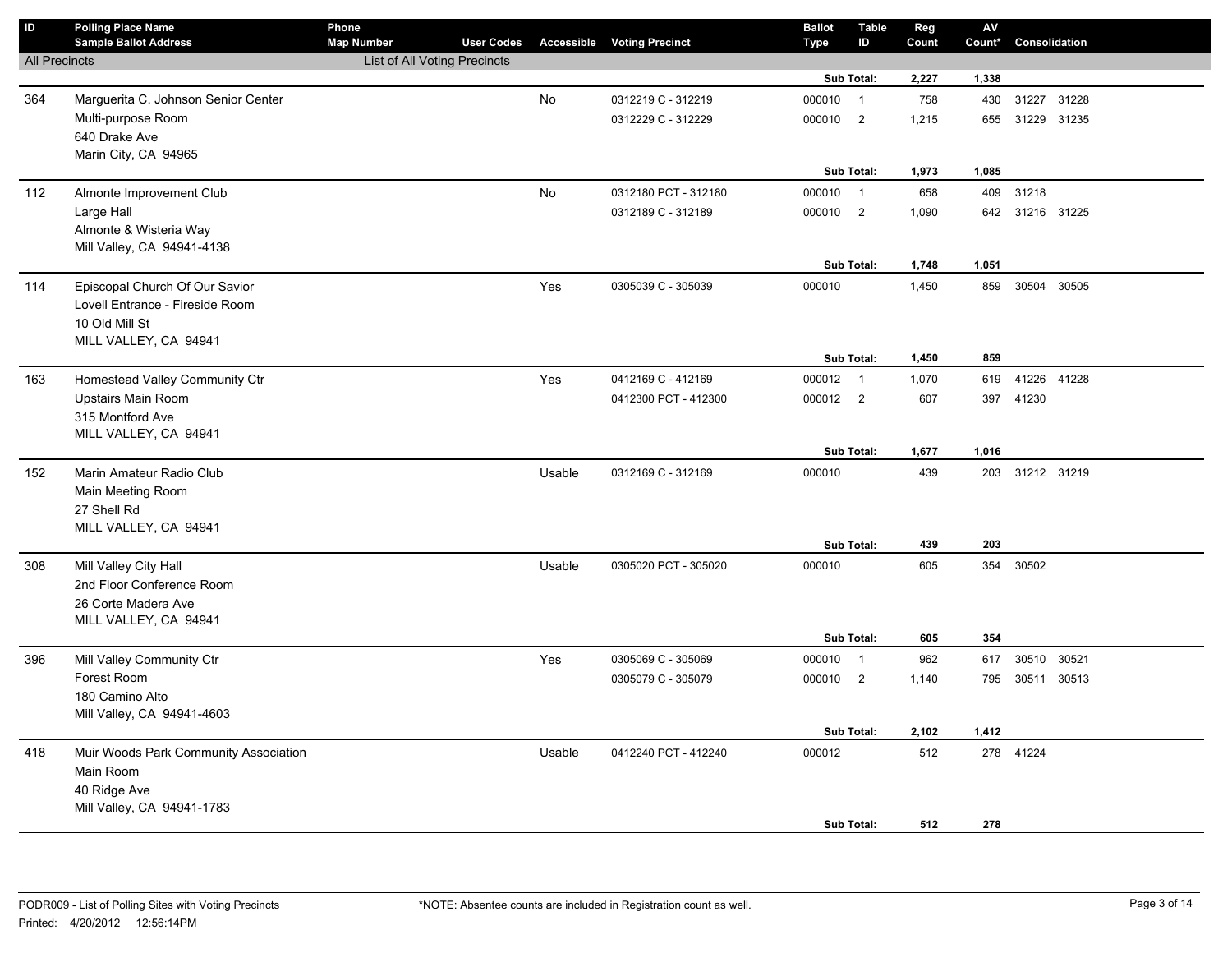| ID                   | <b>Polling Place Name</b><br><b>Sample Ballot Address</b> | Phone<br><b>Map Number</b>   | <b>User Codes</b> | Accessible | <b>Voting Precinct</b> | <b>Ballot</b> | <b>Table</b><br>ID | Reg<br>Count | $\mathsf{AV}$<br>Count* | Consolidation           |  |
|----------------------|-----------------------------------------------------------|------------------------------|-------------------|------------|------------------------|---------------|--------------------|--------------|-------------------------|-------------------------|--|
| <b>All Precincts</b> |                                                           | List of All Voting Precincts |                   |            |                        | <b>Type</b>   |                    |              |                         |                         |  |
| 278                  | Our Lady Of Mt Carmel Church                              |                              |                   | No         | 0305029 C - 305029     | 000010        |                    | 1,539        | 913                     | 30501<br>30503          |  |
|                      | O Brien Hall (use Church Park Lot)                        |                              |                   |            |                        |               |                    |              |                         |                         |  |
|                      | 3 Oakdale Ave                                             |                              |                   |            |                        |               |                    |              |                         |                         |  |
|                      | MILL VALLEY, CA 94941                                     |                              |                   |            |                        |               |                    |              |                         |                         |  |
|                      |                                                           |                              |                   |            |                        |               | Sub Total:         | 1,539        | 913                     |                         |  |
| 280                  | Park School                                               |                              |                   | No         | 0305049 C - 305049     | 000010 1      |                    | 1,329        | 843                     | 30506<br>30507          |  |
|                      | Multi-purpose Room                                        |                              |                   |            | 0305059 C - 305059     | 000010 2      |                    | 1,330        | 780                     | 30508<br>30509          |  |
|                      | 360 E. Blithedale Ave                                     |                              |                   |            |                        |               |                    |              |                         |                         |  |
|                      | Mill Valley, CA 94941-2140                                |                              |                   |            |                        |               |                    |              |                         |                         |  |
|                      |                                                           |                              |                   |            |                        |               | Sub Total:         | 2,659        | 1,623                   |                         |  |
| 311                  | So Marin Fire Protection Dist                             |                              |                   | Yes        | 0312249 C - 312249     | 000010        |                    | 1,379        | 823                     | 31240 31242 31243       |  |
|                      | <b>Training Room</b>                                      |                              |                   |            |                        |               |                    |              |                         |                         |  |
|                      | 308 Reed Blvd                                             |                              |                   |            |                        |               |                    |              |                         |                         |  |
|                      | MILL VALLEY, CA 94941                                     |                              |                   |            |                        |               |                    |              |                         |                         |  |
|                      |                                                           |                              |                   |            |                        |               | Sub Total:         | 1,379        | 823                     |                         |  |
| 342                  | Tam Valley Community Ctr                                  |                              |                   | Usable     | 0312179 C - 312179     | 000010        |                    | 1,134        | 642                     | 31214 31222             |  |
|                      | Main Auditorium Hall                                      |                              |                   |            | 0312199 C - 312199     | 000010        |                    | 1,044        | 639                     | 31217 31223             |  |
|                      | 203 Marin Ave<br>Mill Valley, CA 94941-4068               |                              |                   |            | 0312209 C - 312209     | 000010        |                    | 1,085        | 686                     | 31224 31226             |  |
|                      |                                                           |                              |                   |            |                        |               | Sub Total:         | 3,263        | 1,967                   |                         |  |
| 121                  | The Redwoods                                              |                              |                   | Yes        | 0305089 C - 305089     | 000010        |                    | 1,011        | 662                     | 30515 30520             |  |
|                      | Auditorium                                                |                              |                   |            |                        |               |                    |              |                         |                         |  |
|                      | 40 Camino Alto                                            |                              |                   |            |                        |               |                    |              |                         |                         |  |
|                      | MILL VALLEY, CA 94941                                     |                              |                   |            |                        |               |                    |              |                         |                         |  |
|                      |                                                           |                              |                   |            |                        |               | Sub Total:         | 1,011        | 662                     |                         |  |
| 164                  | Muir Beach Community Center                               |                              |                   | Yes        | 0412159 C - 412159     | 000014        |                    | 277          | 151                     | 41220 A 41220 B 41220 C |  |
|                      | Main Meeting Room                                         |                              |                   |            |                        |               |                    |              |                         |                         |  |
|                      | 19 Seacape Dr                                             |                              |                   |            |                        |               |                    |              |                         |                         |  |
|                      | Muir Beach, CA 94965                                      |                              |                   |            |                        |               |                    |              |                         |                         |  |
|                      |                                                           |                              |                   |            |                        |               | Sub Total:         | 277          | 151                     |                         |  |
| 417                  | Nicasio School                                            |                              |                   | Yes        | 0412040 PCT - 412040   | 000012        |                    | 596          |                         | 343 41204               |  |
|                      | Multi Purpose Room                                        |                              |                   |            |                        |               |                    |              |                         |                         |  |
|                      | 5555 Nicasio Valley Rd                                    |                              |                   |            |                        |               |                    |              |                         |                         |  |
|                      | Nicasio, CA 94946                                         |                              |                   |            |                        |               | Sub Total:         | 596          | 343                     |                         |  |
| 211                  | All Saints Lutheran Church                                |                              |                   | Yes        | 0406089 C - 406089     | 000012        |                    | 1,154        |                         | 716 40613 40618         |  |
|                      | Fireside Room                                             |                              |                   |            |                        |               |                    |              |                         |                         |  |
|                      | 2 San Marin Dr                                            |                              |                   |            |                        |               |                    |              |                         |                         |  |
|                      | Novato, CA 94945-1118                                     |                              |                   |            |                        |               |                    |              |                         |                         |  |
|                      |                                                           |                              |                   |            |                        |               | Sub Total:         | 1,154        | 716                     |                         |  |
| 206                  | Atria Tamalpais Senior Living                             |                              |                   | Yes        | 0506070 PCT - 506070   | 000015        |                    | 697          | 386                     | 50607                   |  |
|                      | <b>Activity Room</b>                                      |                              |                   |            |                        |               |                    |              |                         |                         |  |
|                      | 853 Tamalpais Ave                                         |                              |                   |            |                        |               |                    |              |                         |                         |  |
|                      | NOVATO, CA 94947                                          |                              |                   |            |                        |               |                    |              |                         |                         |  |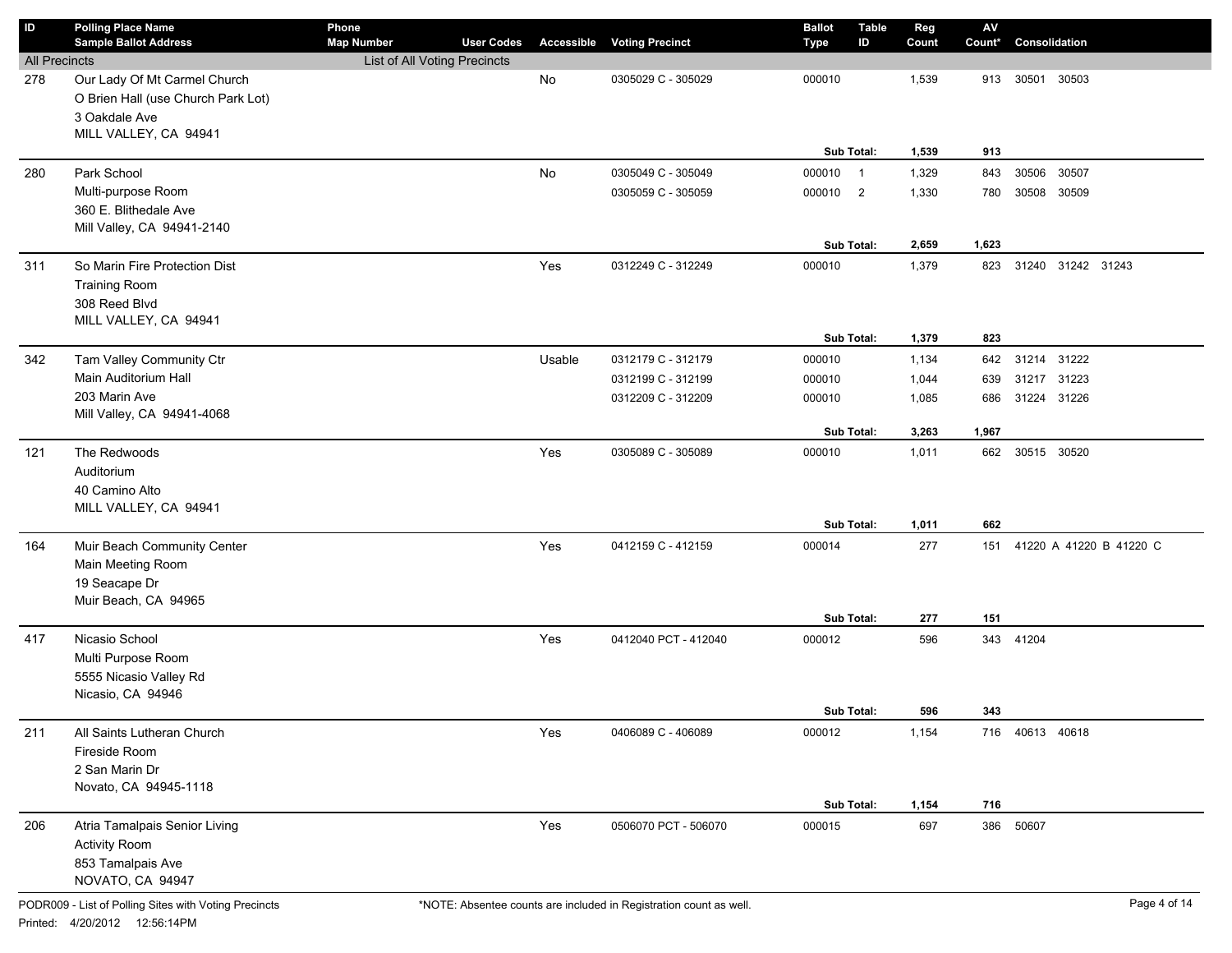| $\overline{D}$       | <b>Polling Place Name</b><br><b>Sample Ballot Address</b>                                               | Phone<br><b>Map Number</b>   | <b>User Codes</b> |        | <b>Accessible Voting Precinct</b> | <b>Ballot</b><br><b>Type</b> | <b>Table</b><br>ID | Reg<br>Count   | ${\sf AV}$<br>Count* | Consolidation |  |
|----------------------|---------------------------------------------------------------------------------------------------------|------------------------------|-------------------|--------|-----------------------------------|------------------------------|--------------------|----------------|----------------------|---------------|--|
| <b>All Precincts</b> |                                                                                                         | List of All Voting Precincts |                   |        |                                   |                              |                    |                |                      |               |  |
|                      |                                                                                                         |                              |                   |        |                                   |                              | Sub Total:         | 697            | 386                  |               |  |
| 201                  | <b>Bahia Clubhouse</b>                                                                                  |                              |                   | Yes    | 0506150 PCT - 506150              | 000015                       |                    | 672            | 400                  | 50615         |  |
|                      | 3008 Topaz Drive<br>Novato, CA 94945-1547                                                               |                              |                   |        |                                   |                              |                    |                |                      |               |  |
|                      |                                                                                                         |                              |                   |        |                                   |                              | Sub Total:         | 672            | 400                  |               |  |
| 349                  | Bel Marin Community Center<br>Front Room<br>4 Montego Key                                               |                              |                   | Yes    | 0512189 C - 512189                | 000015                       |                    | 1,056          | 594                  | 51222 51232   |  |
|                      | Novato, CA 94949-5301                                                                                   |                              |                   |        |                                   |                              |                    |                |                      |               |  |
|                      |                                                                                                         |                              |                   |        |                                   |                              | Sub Total:         | 1,056          | 594                  |               |  |
| 401                  | Hamilton Arts Center<br>War Room 2nd Floor<br>500 Palm Dr<br>Novato, CA 94949-5004                      |                              |                   | Yes    | 0506169 C - 506169                | 000015                       |                    | 1,415          | 885                  | 50639 50641   |  |
|                      |                                                                                                         |                              |                   |        |                                   |                              | Sub Total:         | 1,415          | 885                  |               |  |
| 370                  | <b>Hill Community Room</b><br>Behind Margaret Todd Sr Center<br>1560 Hill Road<br>Novato, CA 94947-4002 |                              |                   | Yes    | 0506079 C - 506079                | 000015                       |                    | 1,498          | 854                  | 50612 50616   |  |
|                      |                                                                                                         |                              |                   |        |                                   |                              | Sub Total:         | 1,498          | 854                  |               |  |
| 218                  | Ignacio Hills Apartments                                                                                |                              |                   | Usable | 0506139 C - 506139                | 000015 1                     |                    | 1,438          | 957                  | 50631 50633   |  |
|                      | Clubhouse<br>431 Ignacio Blvd<br>Novato, CA 94949                                                       |                              |                   |        | 0512340 PCT - 512340              | 000015 2                     |                    | 777            | 515                  | 51234         |  |
|                      |                                                                                                         |                              |                   |        |                                   |                              | Sub Total:         | 2,215          | 1,472                |               |  |
| 229                  | Los Robles Mobile Home Park<br>Card Room<br>100 Roblar Dr<br>Novato, CA 94949-6133                      |                              |                   | Yes    | 0506149 C - 506149                | 000015                       |                    | 872            | 511                  | 50635 50638   |  |
|                      |                                                                                                         |                              |                   |        |                                   |                              | Sub Total:         | 872            | 511                  |               |  |
| 230                  | Marin Valley Mobile Country Club<br>Main Hall<br>100 Marin Valley Dr<br>NOVATO, CA 94949                |                              |                   | Yes    | 0506400 PCT - 506400              | 000015                       |                    | 668            |                      | 400 50640     |  |
|                      |                                                                                                         |                              |                   |        |                                   |                              | Sub Total:         | 668            | 400                  |               |  |
| 228                  | Munoz Residence<br>Garage<br>575 Fairway Dr<br>Novato, CA 94949                                         |                              |                   | No     | 0506129 C - 506129                | 000015                       | Sub Total:         | 1,282<br>1,282 | 877<br>877           | 50629 50630   |  |
|                      |                                                                                                         |                              |                   |        |                                   |                              |                    |                |                      |               |  |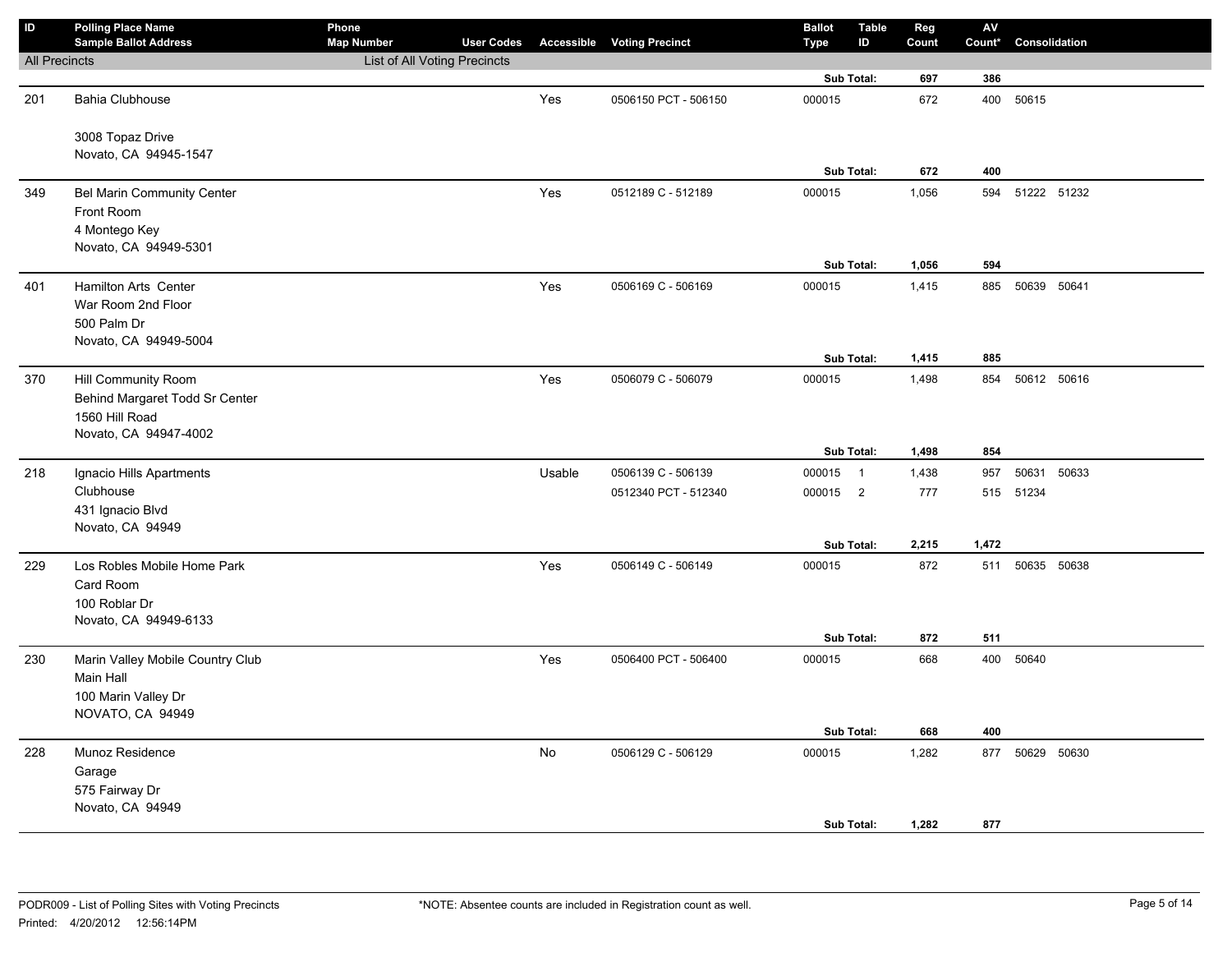| ID                   | <b>Polling Place Name</b>                                                                               | Phone<br><b>Map Number</b>   | <b>User Codes</b> |            |                        | <b>Ballot</b> | <b>Table</b><br>ID | Reg   | $\mathsf{A}\mathsf{V}$<br>Count* | Consolidation     |  |
|----------------------|---------------------------------------------------------------------------------------------------------|------------------------------|-------------------|------------|------------------------|---------------|--------------------|-------|----------------------------------|-------------------|--|
| <b>All Precincts</b> | <b>Sample Ballot Address</b>                                                                            | List of All Voting Precincts |                   | Accessible | <b>Voting Precinct</b> | Type          |                    | Count |                                  |                   |  |
| 237                  | No Marin Water District Ofc<br>Front Lobby                                                              |                              |                   | Yes        | 0506029 C - 506029     | 000015        |                    | 1,268 | 786                              | 50602 50608       |  |
|                      | Redwood Hwy & Rush Creek Pl<br>Novato, CA 94945-2426                                                    |                              |                   |            |                        |               | Sub Total:         | 1,268 | 786                              |                   |  |
| 234                  | Novato Fire Station #1<br>Second Floor Training Room<br>7025 Redwood Blvd<br>Novato, CA 94949           |                              |                   | Yes        | 0506059 C - 506059     | 000015        |                    | 1,427 | 825                              | 50611 50617       |  |
|                      |                                                                                                         |                              |                   |            |                        |               | Sub Total:         | 1,427 | 825                              |                   |  |
| 350                  | Novato Fire Station #2<br>Tower Training Room<br>450 Atherton Ave-corner Olive<br>Novato, CA 94945-3461 |                              |                   | Usable     | 0512179 C - 512179     | 000015        |                    | 1,331 | 823                              | 51209 51218 51221 |  |
|                      |                                                                                                         |                              |                   |            |                        |               | Sub Total:         | 1,331 | 823                              |                   |  |
| 232                  | Novato Fire Station #3<br>Engine Room<br>65 San Ramon Way<br>Novato, CA 94945-1638                      |                              |                   | Yes        | 0506019 C - 506019     | 000015        |                    | 1,485 | 890                              | 50601<br>50603    |  |
|                      |                                                                                                         |                              |                   |            |                        |               | Sub Total:         | 1,485 | 890                              |                   |  |
| 373                  | Novato Oaks Inn<br>Lobby<br>215 Alameda Del Prado<br>Novato, CA 94949-6657                              |                              |                   | No         | 0506159 C - 506159     | 000015        |                    | 1,271 | 764                              | 50636 50637       |  |
|                      |                                                                                                         |                              |                   |            |                        |               | Sub Total:         | 1,271 | 764                              |                   |  |
| 205                  | Novato School District Offices<br>Conference Room 107<br>1015 Seventh St<br>Novato, CA 94945-2228       |                              |                   | Yes        | 0506049 C - 506049     | 000015        |                    | 1,354 | 758                              | 50606 50610       |  |
|                      |                                                                                                         |                              |                   |            |                        |               | Sub Total:         | 1,354 | 758                              |                   |  |
| 203                  | Olive School<br>Multi-purpose Room<br>629 Plum St-park Lot Off Olive<br>NOVATO, CA 94945                |                              |                   | Usable     | 0506089 C - 506089     | 000015        |                    | 1,525 | 973                              | 50613 50619       |  |
|                      |                                                                                                         |                              |                   |            |                        |               | Sub Total:         | 1,525 | 973                              |                   |  |
| 423                  | Open Door Christian Church<br>Fellowship Hall<br>1915 Novato Blvd<br>Novato, CA 94947                   |                              |                   | Usable     | 0406190 PCT - 406190   | 000012        |                    | 675   |                                  | 413 40619         |  |
|                      |                                                                                                         |                              |                   |            |                        |               | Sub Total:         | 675   | 413                              |                   |  |
| 175                  | Pleasant Valley School<br>Room E-2<br>755 Sutro Ave<br>Novato, CA 94947                                 |                              |                   | Yes        | 0406079 C - 406079     | 000012        |                    | 1,184 |                                  | 725 40610 40612   |  |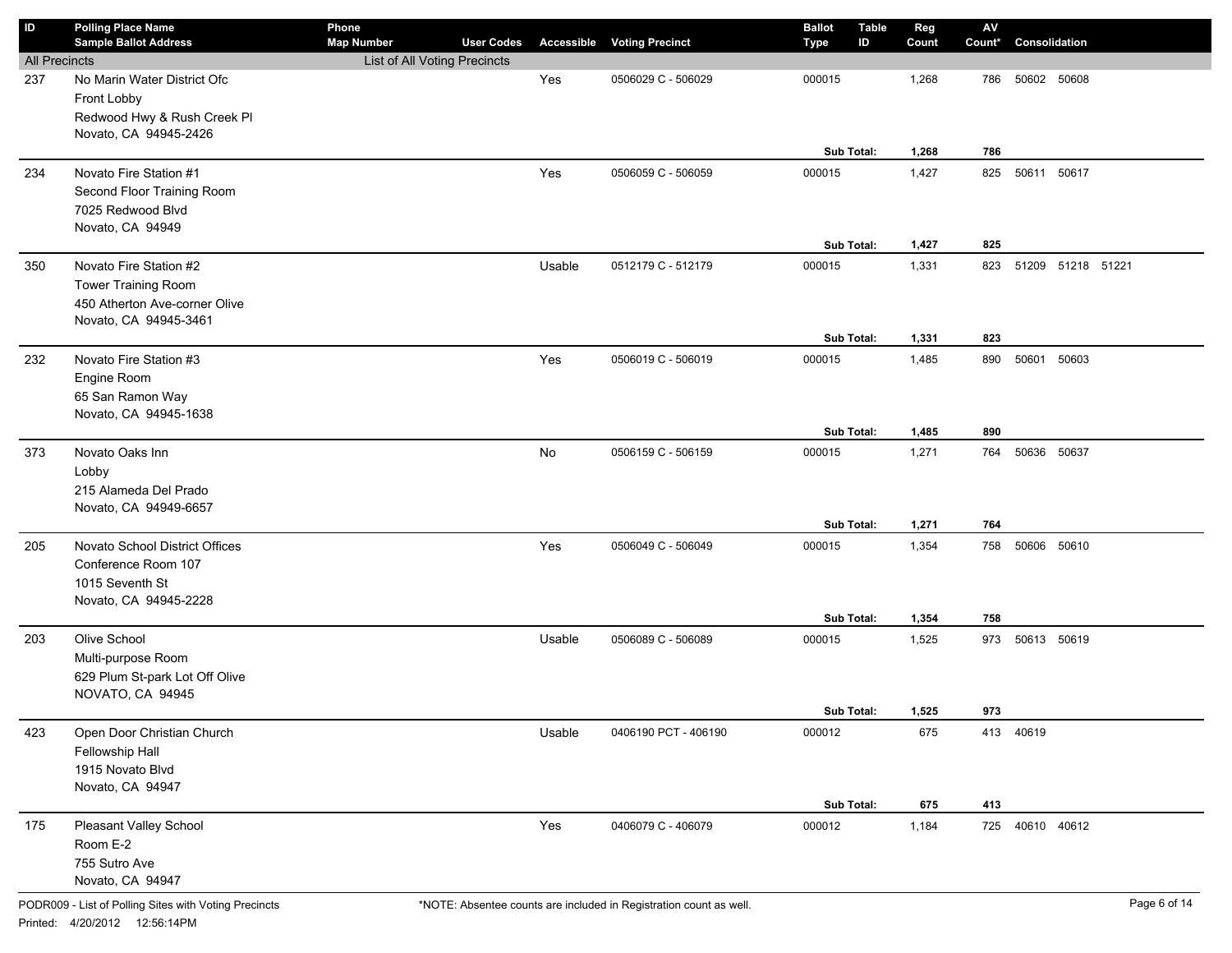| $\mathbf{D}$         | <b>Polling Place Name</b><br><b>Sample Ballot Address</b> | Phone<br><b>Map Number</b>          | <b>User Codes</b> |        | <b>Accessible Voting Precinct</b>        | <b>Ballot</b><br><b>Type</b> | <b>Table</b><br>ID       | Reg<br>Count   | $\mathsf{AV}$<br>Count* | Consolidation           |             |  |
|----------------------|-----------------------------------------------------------|-------------------------------------|-------------------|--------|------------------------------------------|------------------------------|--------------------------|----------------|-------------------------|-------------------------|-------------|--|
| <b>All Precincts</b> |                                                           | <b>List of All Voting Precincts</b> |                   |        |                                          |                              |                          |                |                         |                         |             |  |
|                      |                                                           |                                     |                   |        |                                          |                              | Sub Total:               | 1,184          | 725                     |                         |             |  |
| 210                  | Presbyterian Church Of Novato                             |                                     |                   | Yes    | 0506140 PCT - 506140                     | 000015                       | $\overline{1}$           | 784            | 491                     | 50614                   |             |  |
|                      | <b>Trevitt Hall</b>                                       |                                     |                   |        | 0512230 PCT - 512230                     | 000015                       | $\overline{\phantom{0}}$ | 651            | 416                     | 51223                   |             |  |
|                      | 710 Wilson Ave                                            |                                     |                   |        |                                          |                              |                          |                |                         |                         |             |  |
|                      | Novato, CA 94947                                          |                                     |                   |        |                                          |                              |                          |                |                         |                         |             |  |
|                      |                                                           |                                     |                   |        |                                          |                              | Sub Total:               | 1,435          | 907                     |                         |             |  |
| 212                  | Seventh Day Adventist Church                              |                                     |                   | Yes    | 0506039 C - 506039                       | 000015                       |                          | 1,314          | 794                     | 50604                   | 50605       |  |
|                      | Multi-purpose Room                                        |                                     |                   |        |                                          |                              |                          |                |                         |                         |             |  |
|                      | 495 San Marin Dr                                          |                                     |                   |        |                                          |                              |                          |                |                         |                         |             |  |
|                      | Novato, CA 94945-1335                                     |                                     |                   |        |                                          |                              | Sub Total:               | 1,314          | 794                     |                         |             |  |
| 176                  | Sinaloa School                                            |                                     |                   | Yes    | 0406170 PCT - 406170                     | 000012                       |                          | 772            | 493                     | 40617                   |             |  |
|                      | Library                                                   |                                     |                   |        |                                          |                              |                          |                |                         |                         |             |  |
|                      | 2045 Vineyard Rd                                          |                                     |                   |        |                                          |                              |                          |                |                         |                         |             |  |
|                      | Novato, CA 94947-3810                                     |                                     |                   |        |                                          |                              |                          |                |                         |                         |             |  |
|                      |                                                           |                                     |                   |        |                                          |                              | Sub Total:               | 772            | 493                     |                         |             |  |
| 374                  | United Methodist Church                                   |                                     |                   | Yes    | 0506099 C - 506099                       | 000015 1                     |                          | 1,496          | 903                     | 50620                   | 50627       |  |
|                      | Social Hall                                               |                                     |                   |        | 0506109 C - 506109                       | 000015                       | $\overline{2}$           | 1,560          | 1,007                   | 50624                   | 50628       |  |
|                      | 1473 South Novato Blvd                                    |                                     |                   |        | 0506119 C - 506119                       | 000015                       | $\overline{\mathbf{3}}$  | 1,543          | 924                     | 50625 50626             |             |  |
|                      | NOVATO, CA 94947                                          |                                     |                   |        |                                          |                              |                          |                |                         |                         |             |  |
|                      |                                                           |                                     |                   |        |                                          |                              | Sub Total:               | 4,599          | 2,834                   |                         |             |  |
| 161                  | Wild Horse Valley Clubhouse                               |                                     |                   | Yes    | 0406140 PCT - 406140                     | 000012 1                     |                          | 747            | 481                     | 40614                   |             |  |
|                      |                                                           |                                     |                   |        | 0412080 PCT - 412080                     | 000012 2                     |                          | 733            | 427                     | 41208                   |             |  |
|                      | 110 Wild Horse Valley Dr<br>NOVATO, CA 94947              |                                     |                   |        |                                          |                              |                          |                |                         |                         |             |  |
|                      |                                                           |                                     |                   |        |                                          |                              | Sub Total:               | 1,480          | 908                     |                         |             |  |
| 285                  | Pt. Reyes Fire Station                                    |                                     |                   | Yes    | 0412109 C - 412109                       | 000012                       |                          | 1,147          | 645                     | 41203 41205             |             |  |
|                      | <b>Community Meeting Room</b>                             |                                     |                   |        |                                          |                              |                          |                |                         |                         |             |  |
|                      | 4th & B St                                                |                                     |                   |        |                                          |                              |                          |                |                         |                         |             |  |
|                      | Point Reyes, CA 94956                                     |                                     |                   |        |                                          |                              |                          |                |                         |                         |             |  |
|                      |                                                           |                                     |                   |        |                                          |                              | Sub Total:               | 1,147          | 645                     |                         |             |  |
| 73                   | Ross School                                               |                                     |                   | Yes    | 0207079 C - 207079                       | 000007                       |                          | 1,586          |                         | 1,009 20718 20719 20728 |             |  |
|                      | Green Room                                                |                                     |                   |        |                                          |                              |                          |                |                         |                         |             |  |
|                      | 9 Lagunitas Rd                                            |                                     |                   |        |                                          |                              |                          |                |                         |                         |             |  |
|                      | Ross, CA 94957                                            |                                     |                   |        |                                          |                              | Sub Total:               |                |                         |                         |             |  |
|                      |                                                           |                                     |                   |        |                                          |                              | $\overline{1}$           | 1,586          | 1,009                   | 20814                   | 20821       |  |
| 83                   | American Legion Hall<br>(log Cabin)                       |                                     |                   | Usable | 0208099 C - 208099<br>0208119 C - 208119 | 000004<br>000004             | $\overline{2}$           | 1,298<br>1,402 | 729<br>796              |                         | 20822 20823 |  |
|                      | 120 Veterans Place                                        |                                     |                   |        |                                          |                              |                          |                |                         | 20820                   |             |  |
|                      | San Anselmo, CA 94960                                     |                                     |                   |        |                                          |                              |                          |                |                         |                         |             |  |
|                      |                                                           |                                     |                   |        |                                          |                              | Sub Total:               | 2,700          | 1,525                   |                         |             |  |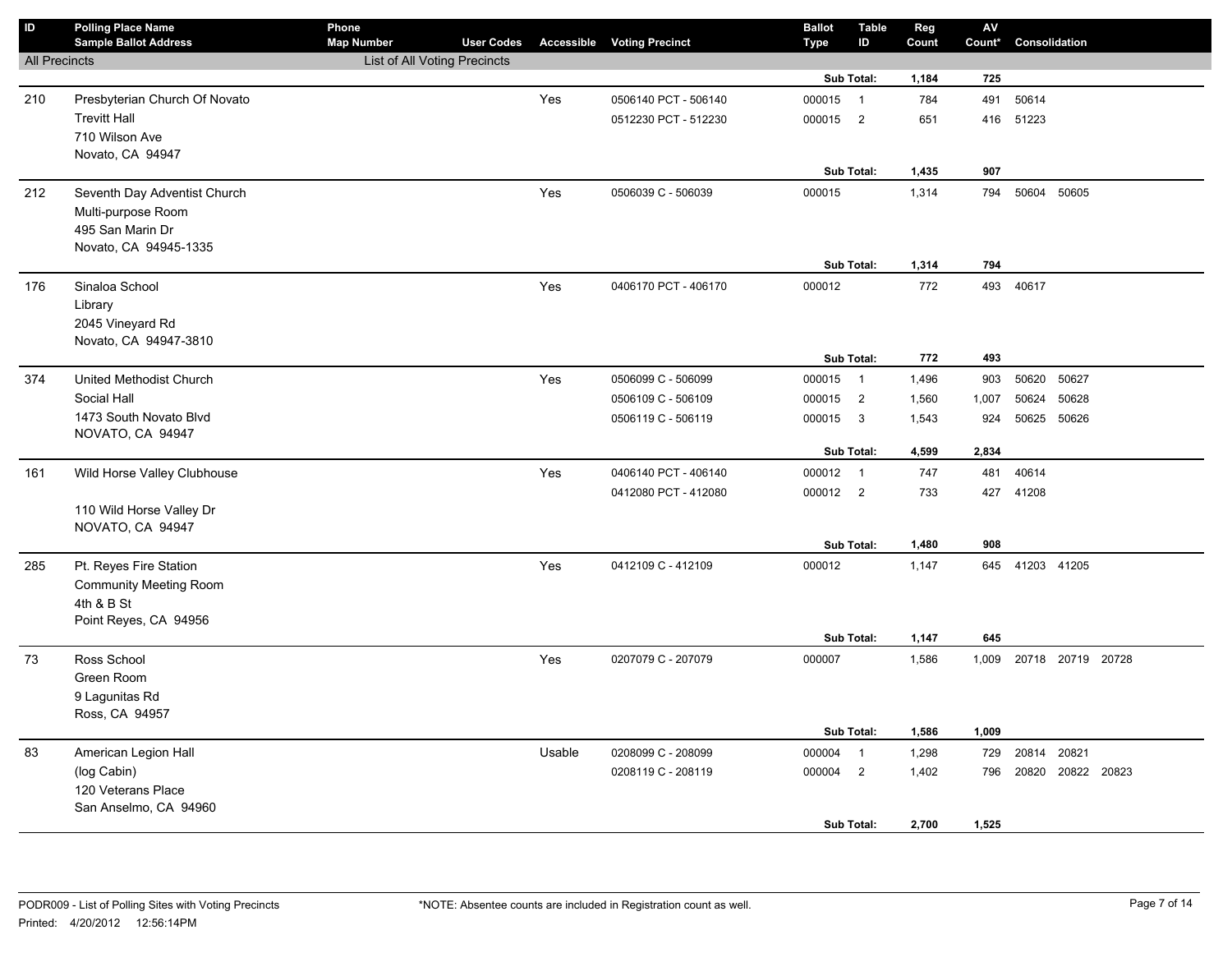| ID                   | <b>Polling Place Name</b>                                 | Phone                        |                   |        |                                   | <b>Ballot</b> | <b>Table</b>            | Reg   | $\mathsf{A}\mathsf{V}$ |                   |  |
|----------------------|-----------------------------------------------------------|------------------------------|-------------------|--------|-----------------------------------|---------------|-------------------------|-------|------------------------|-------------------|--|
|                      | <b>Sample Ballot Address</b>                              | <b>Map Number</b>            | <b>User Codes</b> |        | <b>Accessible Voting Precinct</b> | <b>Type</b>   | ID                      | Count | Count*                 | Consolidation     |  |
| <b>All Precincts</b> |                                                           | List of All Voting Precincts |                   |        |                                   |               |                         |       |                        |                   |  |
| 54                   | First Presbyterian Church Of San Anselmo<br>Fireside Room |                              |                   | Usable | 0208109 C - 208109                | 000004        |                         | 1,321 | 751                    | 20816 20824       |  |
|                      | 72 Kensington Rd                                          |                              |                   |        |                                   |               |                         |       |                        |                   |  |
|                      | San Anselmo, CA 94960                                     |                              |                   |        |                                   |               |                         |       |                        |                   |  |
|                      |                                                           |                              |                   |        |                                   |               | Sub Total:              | 1,321 | 751                    |                   |  |
| 58                   | Ross Valley Fire Station #19                              |                              |                   | Usable | 0208250 PCT - 208250              | 000004        |                         | 731   | 427                    | 20825             |  |
|                      | Engine Room                                               |                              |                   |        |                                   |               |                         |       |                        |                   |  |
|                      | 777 San Anselmo Ave                                       |                              |                   |        |                                   |               |                         |       |                        |                   |  |
|                      | SAN ANSELMO, CA 94960                                     |                              |                   |        |                                   |               |                         |       |                        |                   |  |
|                      |                                                           |                              |                   |        |                                   |               | Sub Total:              | 731   | 427                    |                   |  |
| 357                  | Ross Valley Fire Station #20                              |                              |                   | Yes    | 0208089 C - 208089                | 000004        | $\overline{1}$          | 1,324 | 798                    | 20811 20817       |  |
|                      | Engine Room                                               |                              |                   |        | 0208100 PCT - 208100              | 000004        | $\overline{\mathbf{2}}$ | 790   | 515                    | 20810             |  |
|                      | Arroyo & Butterfield Rd                                   |                              |                   |        |                                   |               |                         |       |                        |                   |  |
|                      | San Anselmo, CA 94960-1262                                |                              |                   |        |                                   |               |                         |       |                        |                   |  |
|                      |                                                           |                              |                   |        |                                   |               | Sub Total:              | 2,114 | 1,313                  |                   |  |
| 247                  | Sleepy Hollow Homes Association                           |                              |                   | Usable | 0212020 PCT - 212020              | 000004        | $\overline{1}$          | 691   | 381                    | 21202             |  |
|                      | Main Room                                                 |                              |                   |        | 0212169 C - 212169                | 000004        | $\overline{2}$          | 1,110 | 686                    | 21201 21212       |  |
|                      | 1317 Butterfield Rd<br>San Anselmo, CA 94960-1055         |                              |                   |        |                                   |               |                         |       |                        |                   |  |
|                      |                                                           |                              |                   |        |                                   |               | Sub Total:              | 1,801 | 1,067                  |                   |  |
| 170                  | San Geronimo Valley Community Center                      |                              |                   | Yes    | 0412119 C - 412119                | 000012        |                         | 1,526 | 794                    | 41206 41211       |  |
|                      | West Room                                                 |                              |                   |        |                                   |               |                         |       |                        |                   |  |
|                      | Sir Francis Drake Blvd                                    |                              |                   |        |                                   |               |                         |       |                        |                   |  |
|                      | San Geronimo, CA 94963                                    |                              |                   |        |                                   |               |                         |       |                        |                   |  |
|                      |                                                           |                              |                   |        |                                   |               | Sub Total:              | 1,526 | 794                    |                   |  |
| 400                  | Aegis Of San Rafael                                       |                              |                   | No     | 0109320 PCT - 109320              | 000001        |                         | 541   | 321                    | 10932             |  |
|                      | Living Room                                               |                              |                   |        |                                   |               |                         |       |                        |                   |  |
|                      | 111 Merrydale Rd                                          |                              |                   |        |                                   |               |                         |       |                        |                   |  |
|                      | San Rafael, CA 94903-4070                                 |                              |                   |        |                                   |               |                         |       |                        |                   |  |
|                      |                                                           |                              |                   |        |                                   |               | Sub Total:              | 541   | 321                    |                   |  |
| 424                  | Autodesk                                                  |                              |                   | Yes    | 0109069 C - 109069                | 000001        |                         | 1,149 |                        | 742 10919 10925   |  |
|                      | C B C Demo Room                                           |                              |                   |        |                                   |               |                         |       |                        |                   |  |
|                      | 111 Mc Innis Pkwy<br>San Rafael, CA 94903                 |                              |                   |        |                                   |               |                         |       |                        |                   |  |
|                      |                                                           |                              |                   |        |                                   |               | Sub Total:              | 1,149 | 742                    |                   |  |
| 97                   | <b>Carpenters Union Hall</b>                              |                              |                   | Yes    | 0209149 C - 209149                | 000006 1      |                         | 1,117 |                        | 612 20937 A 20944 |  |
|                      | Large Hall                                                |                              |                   |        | 0209159 C - 209159                | 000006 2      |                         | 1,076 | 675                    | 20937 B 20945 B   |  |
|                      | 647 Lindaro St                                            |                              |                   |        |                                   |               |                         |       |                        |                   |  |
|                      | San Rafael, CA 94901-3960                                 |                              |                   |        |                                   |               |                         |       |                        |                   |  |
|                      |                                                           |                              |                   |        |                                   |               | Sub Total:              | 2,193 | 1,287                  |                   |  |
| 8                    | Christ Presbyterian Church                                |                              |                   | Yes    | 0109019 C - 109019                | 000001 1      |                         | 1,493 | 892                    | 10903<br>10910    |  |
|                      | Sanctuary                                                 |                              |                   |        | 0109029 C - 109029                | 000001 2      |                         | 1,486 | 924                    | 10905 10906       |  |
|                      | 620 Del Ganado Rd                                         |                              |                   |        |                                   |               |                         |       |                        |                   |  |
|                      | SAN RAFAEL, CA 94903                                      |                              |                   |        |                                   |               |                         |       |                        |                   |  |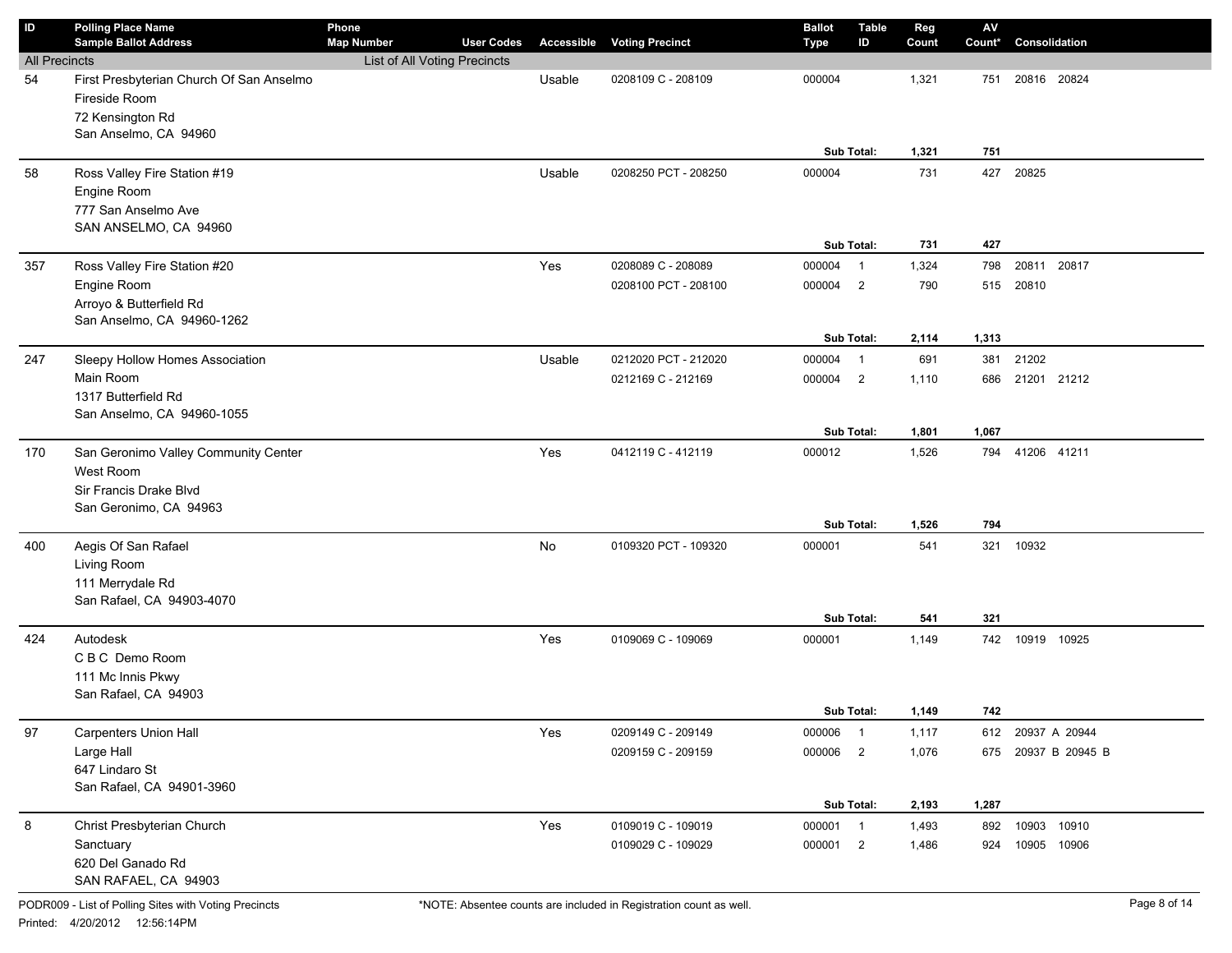| $\sf ID$             | <b>Polling Place Name</b><br><b>Sample Ballot Address</b> | Phone<br><b>Map Number</b>   | <b>User Codes</b> |           | <b>Accessible Voting Precinct</b> | <b>Ballot</b><br>Type | <b>Table</b><br>ID | Reg<br>Count | $\mathsf{AV}$<br>Count* | Consolidation           |       |  |
|----------------------|-----------------------------------------------------------|------------------------------|-------------------|-----------|-----------------------------------|-----------------------|--------------------|--------------|-------------------------|-------------------------|-------|--|
| <b>All Precincts</b> |                                                           | List of All Voting Precincts |                   |           |                                   |                       |                    |              |                         |                         |       |  |
|                      |                                                           |                              |                   |           |                                   |                       | Sub Total:         | 2,979        | 1,816                   |                         |       |  |
| 255                  | Coleman School                                            |                              |                   | Yes       | 0109400 PCT - 109400              | 000001                |                    | 764          |                         | 508 10940               |       |  |
|                      | Library                                                   |                              |                   |           |                                   |                       |                    |              |                         |                         |       |  |
|                      | 800 Belle Avenue                                          |                              |                   |           |                                   |                       |                    |              |                         |                         |       |  |
|                      | San Rafael, CA 94901                                      |                              |                   |           |                                   |                       |                    |              |                         |                         |       |  |
|                      |                                                           |                              |                   |           |                                   |                       | Sub Total:         | 764          | 508                     |                         |       |  |
| 354                  | Contempo Marin                                            |                              |                   | Yes       | 0109059 C - 109059                | 000001                |                    | 1,340        |                         | 876 10917 10924         |       |  |
|                      | Mainroom                                                  |                              |                   |           |                                   |                       |                    |              |                         |                         |       |  |
|                      | 400 Yosemite Rd                                           |                              |                   |           |                                   |                       |                    |              |                         |                         |       |  |
|                      | San Rafael, CA 94903-2232                                 |                              |                   |           |                                   |                       |                    |              |                         |                         |       |  |
|                      |                                                           |                              |                   |           |                                   |                       | Sub Total:         | 1,340        | 876                     |                         |       |  |
| 39                   | Dixie School                                              |                              |                   | Usable    | 0112149 C - 112149                | 000001                |                    | 1,506        |                         | 1,007 11201 11202 11204 |       |  |
|                      | Multi-purpose Room                                        |                              |                   |           |                                   |                       |                    |              |                         |                         |       |  |
|                      | 1175 Idylberry Rd                                         |                              |                   |           |                                   |                       |                    |              |                         |                         |       |  |
|                      | SAN RAFAEL, CA 94903                                      |                              |                   |           |                                   |                       | Sub Total:         | 1,506        | 1,007                   |                         |       |  |
|                      |                                                           |                              |                   |           |                                   |                       |                    |              |                         | 10929 10937             |       |  |
| 4                    | First Presbyterian Church of San Rafael                   |                              |                   | Yes       | 0109099 C - 109099                | 000001                |                    | 1,488        | 905                     |                         |       |  |
|                      | Chapel Lounge                                             |                              |                   |           |                                   |                       |                    |              |                         |                         |       |  |
|                      | 1510 5th Ave<br>San Rafael, CA 94901                      |                              |                   |           |                                   |                       |                    |              |                         |                         |       |  |
|                      |                                                           |                              |                   |           |                                   |                       | Sub Total:         | 1,488        | 905                     |                         |       |  |
| 19                   | Golden Hinde                                              |                              |                   | Yes       | 0109049 C - 109049                | 000001 1              |                    | 1,265        | 840                     | 10914 10923             |       |  |
|                      | <b>Recreation Room</b>                                    |                              |                   |           | 0112220 PCT - 112220              | 000001                | $\overline{2}$     | 290          | 206                     | 11222                   |       |  |
|                      | 5 Golden Hinde Blv                                        |                              |                   |           |                                   |                       |                    |              |                         |                         |       |  |
|                      | SAN RAFAEL, CA 94903                                      |                              |                   |           |                                   |                       |                    |              |                         |                         |       |  |
|                      |                                                           |                              |                   |           |                                   |                       | Sub Total:         | 1,555        | 1,046                   |                         |       |  |
| 319                  | Korean Presbyterian Church                                |                              |                   | Yes       | 0112330 PCT - 112330              | 000001                |                    | 616          |                         | 321 11233               |       |  |
|                      | Classroom                                                 |                              |                   |           |                                   |                       |                    |              |                         |                         |       |  |
|                      | 635 Adrian Way                                            |                              |                   |           |                                   |                       |                    |              |                         |                         |       |  |
|                      | San Rafael, CA 94903                                      |                              |                   |           |                                   |                       |                    |              |                         |                         |       |  |
|                      |                                                           |                              |                   |           |                                   |                       | Sub Total:         | 616          | 321                     |                         |       |  |
| 343                  | Lincoln Hill Community Church                             |                              |                   | <b>No</b> | 0109109 C - 109109                | 000001                |                    | 1,420        |                         | 780 10931 10939         |       |  |
|                      | Fellowship Room-upper Lot                                 |                              |                   |           |                                   |                       |                    |              |                         |                         |       |  |
|                      | 1411 Lincoln Ave                                          |                              |                   |           |                                   |                       |                    |              |                         |                         |       |  |
|                      | San Rafael, CA 94901                                      |                              |                   |           |                                   |                       |                    |              |                         |                         |       |  |
|                      |                                                           |                              |                   |           |                                   |                       | Sub Total:         | 1,420        | 780                     |                         |       |  |
| 20                   | Marin County Office Of Education                          |                              |                   | Yes       | 0109039 C - 109039                | 000001                |                    | 1,330        | 887                     | 10909                   | 10915 |  |
|                      | <b>Community Room</b>                                     |                              |                   |           |                                   |                       |                    |              |                         |                         |       |  |
|                      | 1111 Las Gallinas Ave                                     |                              |                   |           |                                   |                       |                    |              |                         |                         |       |  |
|                      | San Rafael, CA 94903                                      |                              |                   |           |                                   |                       |                    |              |                         |                         |       |  |
|                      |                                                           |                              |                   |           |                                   |                       | Sub Total:         | 1,330        | 887                     |                         |       |  |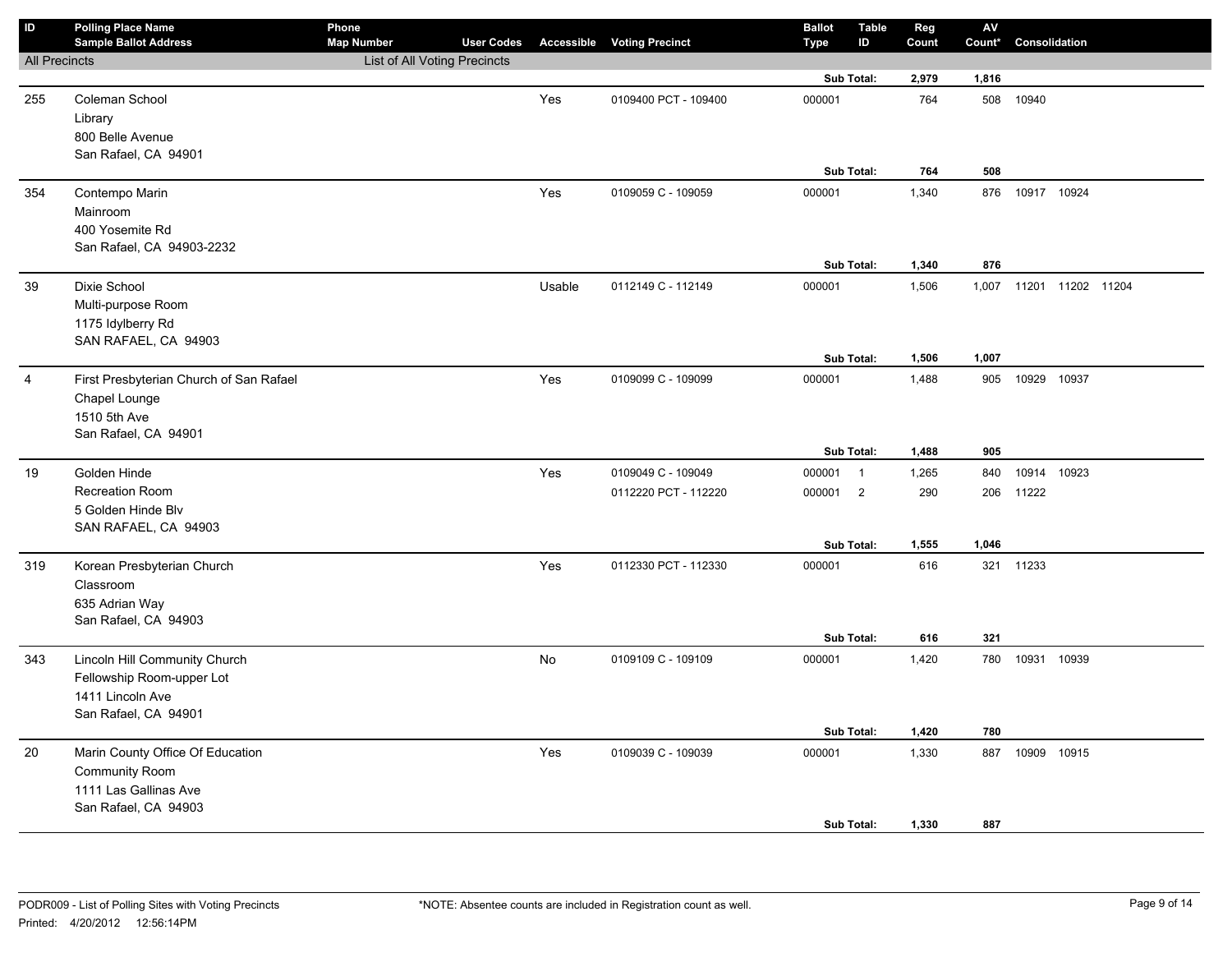| ID                   | <b>Polling Place Name</b><br><b>Sample Ballot Address</b> | Phone<br><b>Map Number</b>   | <b>User Codes</b> | Accessible | <b>Voting Precinct</b> | <b>Ballot</b><br>Type | <b>Table</b><br>ID | Reg<br>Count | $\mathsf{A}\mathsf{V}$<br>Count* | Consolidation            |
|----------------------|-----------------------------------------------------------|------------------------------|-------------------|------------|------------------------|-----------------------|--------------------|--------------|----------------------------------|--------------------------|
| <b>All Precincts</b> |                                                           | List of All Voting Precincts |                   |            |                        |                       |                    |              |                                  |                          |
| 41                   | Marinwood Community Center                                |                              |                   | Yes        | 0112159 C - 112159     | 000001                | $\overline{1}$     | 1,339        | 780                              | 11207 11218              |
|                      | <b>Reception Hall</b>                                     |                              |                   |            | 0112169 C - 112169     | 000001                | $\overline{2}$     | 1,291        |                                  | 792 11211 11216          |
|                      | 775 Miller Creek Rd                                       |                              |                   |            |                        |                       |                    |              |                                  |                          |
|                      | San Rafael, CA 94903                                      |                              |                   |            |                        |                       |                    |              |                                  |                          |
|                      |                                                           |                              |                   |            |                        |                       | Sub Total:         | 2,630        | 1,572                            |                          |
| 383                  | Methodist Church Of San Rafael                            |                              |                   | Yes        | 0208129 C - 208129     | 000004                |                    | 1,256        | 791                              | 20826 A 20827 A          |
|                      | Fireside Room                                             |                              |                   |            |                        |                       |                    |              |                                  |                          |
|                      | 199 Greenfield Avenue                                     |                              |                   |            |                        |                       |                    |              |                                  |                          |
|                      | San Rafael, CA 94901                                      |                              |                   |            |                        |                       |                    |              |                                  |                          |
|                      |                                                           |                              |                   |            |                        |                       | Sub Total:         | 1,256        | 791                              |                          |
| 16                   | Nazareth House                                            |                              |                   | Yes        | 0109080 PCT - 109080   | 000001                |                    | 687          | 473                              | 10908                    |
|                      | Front Lobby                                               |                              |                   |            |                        |                       |                    |              |                                  |                          |
|                      | 245 Nova Albion Way                                       |                              |                   |            |                        |                       |                    |              |                                  |                          |
|                      | SAN RAFAEL, CA 94903                                      |                              |                   |            |                        |                       | Sub Total:         | 687          | 473                              |                          |
| 181                  | <b>Pickleweed Community Center</b>                        |                              |                   | Yes        | 0409099 C - 409099     | 000012 1              |                    | 1,072        | 575                              | 40946 40949              |
|                      | Classroom 4 & 5                                           |                              |                   |            | 0409500 PCT - 409500   | 000012 2              |                    | 566          | 404                              | 40950                    |
|                      | 50 Canal St                                               |                              |                   |            |                        |                       |                    |              |                                  |                          |
|                      | SAN RAFAEL, CA 94901                                      |                              |                   |            |                        |                       |                    |              |                                  |                          |
|                      |                                                           |                              |                   |            |                        |                       | Sub Total:         | 1,638        | 979                              |                          |
| 3                    | Rotary Manor                                              |                              |                   | Yes        | 0109079 C - 109079     | 000001 1              |                    | 1,441        | 852                              | 10920<br>10930 A 10930 B |
|                      | Recreation Room                                           |                              |                   |            | 0109089 C - 109089     | 000001 2              |                    | 1,367        | 794                              | 10938 A 10938 C<br>10921 |
|                      | 1821 Fifth Ave                                            |                              |                   |            |                        |                       |                    |              |                                  | 10938 D                  |
|                      | San Rafael, CA 94901                                      |                              |                   |            |                        |                       |                    |              |                                  |                          |
|                      |                                                           |                              |                   |            |                        |                       | Sub Total:         | 2,808        | 1,646                            |                          |
| 359                  | San Rafael Community Center                               |                              |                   | Yes        | 0209139 C - 209139     | 000006                |                    | 1,472        | 864                              | 20934 A 20934 B 20934 C  |
|                      | Lounge                                                    |                              |                   |            |                        |                       |                    |              |                                  | 20934 E 20938            |
|                      | 618 B St                                                  |                              |                   |            |                        |                       |                    |              |                                  |                          |
|                      | SAN RAFAEL, CA 94901                                      |                              |                   |            |                        |                       |                    |              |                                  |                          |
|                      |                                                           |                              |                   |            |                        |                       | Sub Total:         | 1,472        | 864                              |                          |
| 33                   | San Rafael Fire Sta #2                                    |                              |                   | Usable     | 0109139 C - 109139     | 000001                |                    | 1,412        | 854                              | 10945 10947 10948        |
|                      | Apparatus Floor                                           |                              |                   |            |                        |                       |                    |              |                                  |                          |
|                      | 210 3rd St                                                |                              |                   |            |                        |                       |                    |              |                                  |                          |
|                      | San Rafael, CA 94901                                      |                              |                   |            |                        |                       |                    |              |                                  |                          |
|                      |                                                           |                              |                   |            |                        |                       | Sub Total:         | 1,412        | 854                              | 10941 10942              |
| 381                  | San Rafael Fire Station # 5                               |                              |                   | Usable     | 0109129 C - 109129     | 000001 1              |                    | 1,403        | 936                              |                          |
|                      | Apparatus Floor<br>955 Point San Pedro Rd                 |                              |                   |            | 0109360 PCT - 109360   | 000001 2              |                    | 833          | 559                              | 10936                    |
|                      | San Rafael, CA 94901                                      |                              |                   |            |                        |                       |                    |              |                                  |                          |
|                      |                                                           |                              |                   |            |                        |                       | Sub Total:         | 2,236        | 1,495                            |                          |
| 28                   | St Luke Presbyterian Church                               |                              |                   | No         | 0109119 C - 109119     | 000001 1              |                    | 1,357        | 921                              | 10935 10943              |
|                      | Bayview Room                                              |                              |                   |            | 0112189 C - 112189     | 000001 2              |                    | 750          | 481                              | 11244 11249              |
|                      | 10 Bayview Dr                                             |                              |                   |            |                        |                       |                    |              |                                  |                          |
|                      | SAN RAFAEL, CA 94901                                      |                              |                   |            |                        |                       |                    |              |                                  |                          |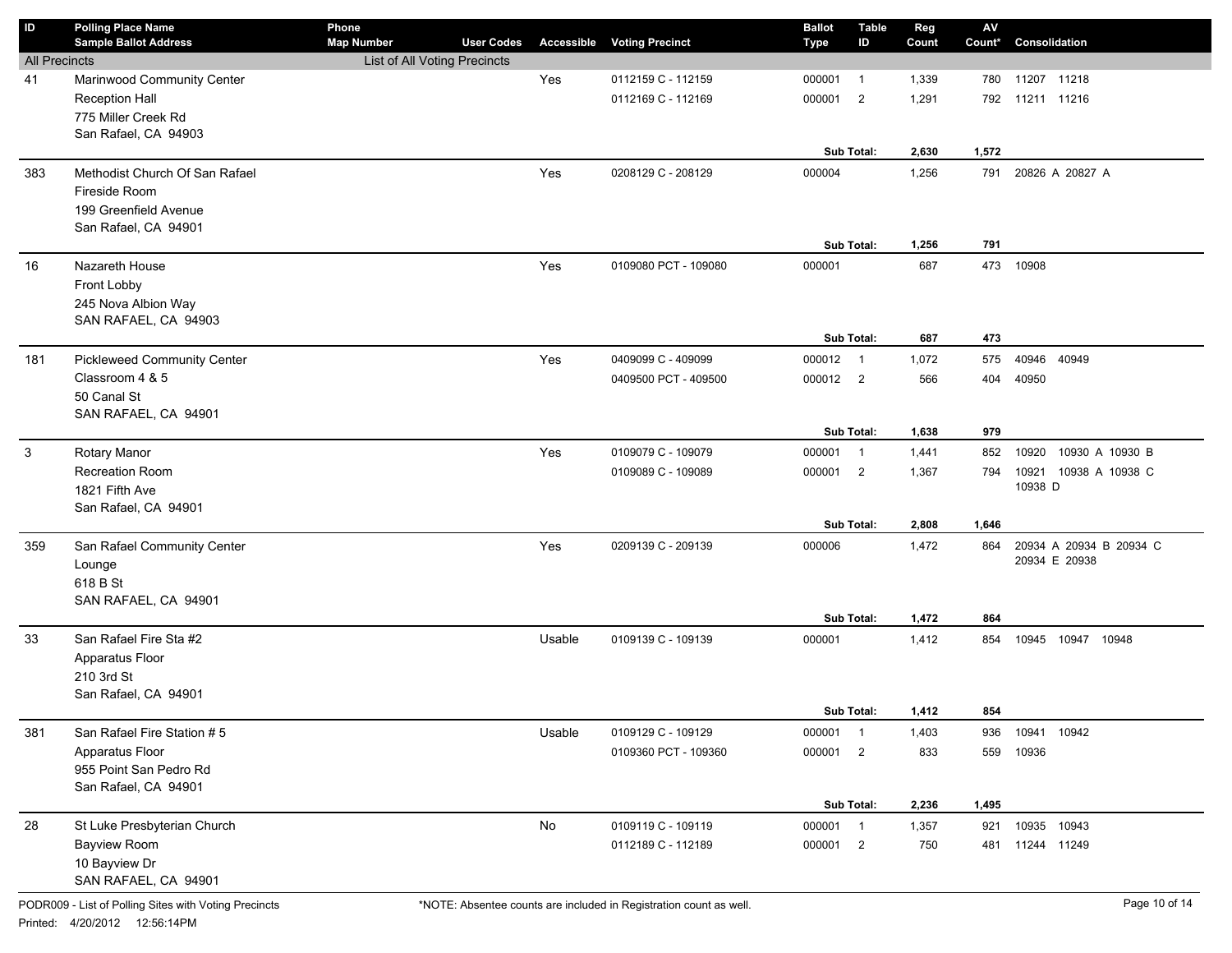| $\mathsf{ID}$        | <b>Polling Place Name</b><br><b>Sample Ballot Address</b> | Phone<br><b>Map Number</b>   | <b>User Codes</b> |        | <b>Accessible Voting Precinct</b> | <b>Ballot</b><br>Type | <b>Table</b><br>ID | Reg<br>Count | ${\sf AV}$<br>Count* | Consolidation         |  |  |
|----------------------|-----------------------------------------------------------|------------------------------|-------------------|--------|-----------------------------------|-----------------------|--------------------|--------------|----------------------|-----------------------|--|--|
| <b>All Precincts</b> |                                                           | List of All Voting Precincts |                   |        |                                   |                       |                    |              |                      |                       |  |  |
|                      |                                                           |                              |                   |        |                                   |                       | Sub Total:         | 2,107        | 1,402                |                       |  |  |
| 26                   | <b>Trinity Community Church</b>                           |                              |                   | Yes    | 0109340 PCT - 109340              | 000001                |                    | 758          |                      | 479 10934             |  |  |
|                      | Lobby                                                     |                              |                   |        |                                   |                       |                    |              |                      |                       |  |  |
|                      | 1675 Grand Ave                                            |                              |                   |        |                                   |                       |                    |              |                      |                       |  |  |
|                      | SAN RAFAEL, CA 94901                                      |                              |                   |        |                                   |                       |                    |              |                      |                       |  |  |
|                      |                                                           |                              |                   |        |                                   |                       | Sub Total:         | 758          | 479                  |                       |  |  |
| 35                   | Venetia Oaks                                              |                              |                   | Usable | 0112179 C - 112179                | 000001                | $\overline{1}$     | 1,125        | 698                  | 11227 11250           |  |  |
|                      | <b>Community Recreation Room</b>                          |                              |                   |        | 0112280 PCT - 112280              | 000001 2              |                    | 666          | 397                  | 11228                 |  |  |
|                      | 263 N San Pedro Rd                                        |                              |                   |        |                                   |                       |                    |              |                      |                       |  |  |
|                      | San Rafael, CA 94903                                      |                              |                   |        |                                   |                       |                    |              |                      |                       |  |  |
|                      |                                                           |                              |                   |        |                                   |                       | Sub Total:         | 1,791        | 1,095                |                       |  |  |
| 9                    | Villa Marin                                               |                              |                   | Usable | 0109130 PCT - 109130              | 000001                |                    | 788          |                      | 545 10913             |  |  |
|                      | Card Room                                                 |                              |                   |        |                                   |                       |                    |              |                      |                       |  |  |
|                      | 100 Thorndale Dr                                          |                              |                   |        |                                   |                       |                    |              |                      |                       |  |  |
|                      | SAN RAFAEL, CA 94903                                      |                              |                   |        |                                   |                       |                    |              |                      |                       |  |  |
|                      |                                                           |                              |                   |        |                                   |                       | Sub Total:         | 788          | 545                  |                       |  |  |
| 387                  | Sausalito City Hall                                       |                              |                   | Usable | 0310099 C - 310099                | 000011 1              |                    | 1,367        | 906                  | 31030 31031           |  |  |
|                      | <b>Council Chambers</b>                                   |                              |                   |        | 0310119 C - 310119                | 000011 2              |                    | 1,510        |                      | 882 31033 31034 31038 |  |  |
|                      | 420 Litho Street                                          |                              |                   |        |                                   |                       |                    |              |                      |                       |  |  |
|                      | SAUSALITO, CA 94965                                       |                              |                   |        |                                   |                       | Sub Total:         | 2,877        | 1,788                |                       |  |  |
|                      |                                                           |                              |                   |        |                                   |                       |                    |              |                      |                       |  |  |
| 100                  | Sausalito Women's Club                                    |                              |                   | No     | 0310109 C - 310109                | 000011                |                    | 1,483        | 981                  | 31032 31036           |  |  |
|                      | Main Hall                                                 |                              |                   |        |                                   |                       |                    |              |                      |                       |  |  |
|                      | 120 Central Ave<br>Sausalito, CA 94965                    |                              |                   |        |                                   |                       |                    |              |                      |                       |  |  |
|                      |                                                           |                              |                   |        |                                   |                       | Sub Total:         | 1,483        | 981                  |                       |  |  |
| 101                  | Star Of Sea Catholic Church                               |                              |                   | Usable | 0310410 PCT - 310410              | 000011                |                    | 643          | 394                  | 31041                 |  |  |
|                      | Parish Hall                                               |                              |                   |        |                                   |                       |                    |              |                      |                       |  |  |
|                      | 180 Harrison Ave                                          |                              |                   |        |                                   |                       |                    |              |                      |                       |  |  |
|                      | Sausalito, CA 94965                                       |                              |                   |        |                                   |                       |                    |              |                      |                       |  |  |
|                      |                                                           |                              |                   |        |                                   |                       | Sub Total:         | 643          | 394                  |                       |  |  |
| 168                  | <b>Stinson Beach Community Center</b>                     |                              |                   | Yes    | 0412139 C - 412139                | 000012                |                    | 462          |                      | 275 41209 41254       |  |  |
|                      | <b>Board Room</b>                                         |                              |                   |        |                                   |                       |                    |              |                      |                       |  |  |
|                      | 30 Belvedere                                              |                              |                   |        |                                   |                       |                    |              |                      |                       |  |  |
|                      | STINSON BEACH, CA 94970                                   |                              |                   |        |                                   |                       |                    |              |                      |                       |  |  |
|                      |                                                           |                              |                   |        |                                   |                       | Sub Total:         | 462          | 275                  |                       |  |  |
| 129                  | <b>Bel Aire School</b>                                    |                              |                   | Usable | 0311139 C - 311139                | 000010                | $\overline{1}$     | 1,341        | 894                  | 31148 31149           |  |  |
|                      | Staff Developement Room                                   |                              |                   |        | 0312259 C - 312259                | 000010 2              |                    | 647          | 444                  | 31247 31251 31258     |  |  |
|                      | 277 Karen Way                                             |                              |                   |        |                                   |                       |                    |              |                      |                       |  |  |
|                      | TIBURON, CA 94920                                         |                              |                   |        |                                   |                       |                    |              |                      |                       |  |  |
|                      |                                                           |                              |                   |        |                                   |                       | Sub Total:         | 1,988        | 1,338                |                       |  |  |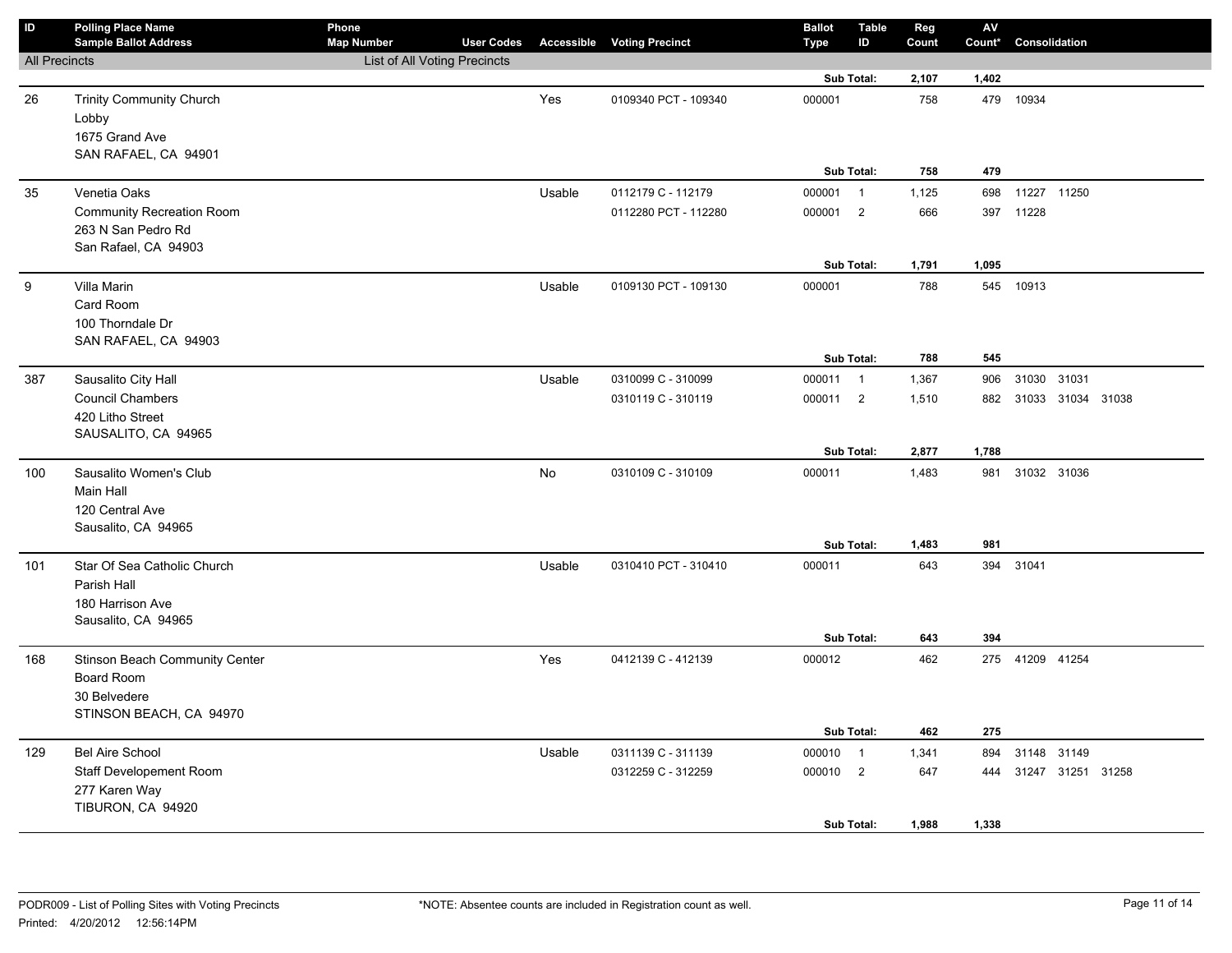| ID                   | <b>Polling Place Name</b><br><b>Sample Ballot Address</b> | Phone<br><b>Map Number</b>   | <b>User Codes</b> | <b>Accessible</b> | <b>Voting Precinct</b> | <b>Ballot</b><br><b>Type</b> | <b>Table</b><br>ID | Reg<br>Count | AV<br>Count* | Consolidation         |  |
|----------------------|-----------------------------------------------------------|------------------------------|-------------------|-------------------|------------------------|------------------------------|--------------------|--------------|--------------|-----------------------|--|
| <b>All Precincts</b> |                                                           | List of All Voting Precincts |                   |                   |                        |                              |                    |              |              |                       |  |
| 124                  | Del Mar School                                            |                              |                   | Yes               | 0311129 C - 311129     | 000010                       | $\overline{1}$     | 1,411        | 974          | 31144 31151           |  |
|                      | P. E. Classroom                                           | Christine/ofc                |                   |                   | 0311520 PCT - 311520   | 000010 2                     |                    | 767          | 517          | 31152                 |  |
|                      | 105 Avenida Miraflores                                    |                              |                   |                   |                        |                              |                    |              |              |                       |  |
|                      | Tiburon, CA 94920                                         |                              |                   |                   |                        |                              |                    |              |              |                       |  |
|                      |                                                           |                              |                   |                   |                        |                              | Sub Total:         | 2,178        | 1,491        |                       |  |
| 122                  | Tiburon Baptist Church                                    |                              |                   | Yes               | 0312239 C - 312239     | 000010                       | $\overline{1}$     | 782          | 525          | 31239 31246           |  |
|                      | Conference Room                                           |                              |                   |                   | 0312370 PCT - 312370   | 000010 2                     |                    | 815          | 502          | 31237                 |  |
|                      | 445 Greenwood Beach Rd                                    |                              |                   |                   |                        |                              |                    |              |              |                       |  |
|                      | TIBURON, CA 94920                                         |                              |                   |                   |                        |                              |                    |              |              |                       |  |
|                      |                                                           |                              |                   |                   |                        |                              | Sub Total:         | 1,597        | 1,027        |                       |  |
| 335                  | <b>Tiburon Town Hall</b>                                  |                              |                   | Yes               | 0311149 C - 311149     | 000010                       | $\overline{1}$     | 1,132        | 741          | 31154 31156           |  |
|                      | <b>Council Chambers</b>                                   |                              |                   |                   | 0311159 C - 311159     | 000010 2                     |                    | 1,112        |              | 718 31155 31157       |  |
|                      | 1505 Tiburon Blvd                                         |                              |                   |                   |                        |                              |                    |              |              |                       |  |
|                      | Tiburon, CA 94920                                         |                              |                   |                   |                        |                              |                    |              |              |                       |  |
|                      |                                                           |                              |                   |                   |                        |                              | Sub Total:         | 2,244        | 1,459        |                       |  |
| 407                  | Tomales Regional History Center                           |                              |                   | Yes               | 0412010 PCT - 412010   | 000012                       |                    | 766          | 494          | 41201                 |  |
|                      | Downstairs Meeting Room                                   |                              |                   |                   |                        |                              |                    |              |              |                       |  |
|                      | 26701 State Route 1                                       |                              |                   |                   |                        |                              |                    |              |              |                       |  |
|                      | Tomales, CA 94971-0262                                    |                              |                   |                   |                        |                              |                    |              |              |                       |  |
|                      |                                                           |                              |                   |                   |                        |                              | Sub Total:         | 766          | 494          |                       |  |
| 172                  | Woodacre Improvement Club                                 |                              |                   | Yes               | 0412149 C - 412149     | 000012                       |                    | 1,053        | 568          | 41215 41216 G 41216 H |  |
|                      | Main Hall                                                 |                              |                   |                   |                        |                              |                    |              |              |                       |  |
|                      | 1 Garden Way                                              |                              |                   |                   |                        |                              |                    |              |              |                       |  |
|                      | WOODACRE, CA 94973                                        |                              |                   |                   |                        |                              |                    |              |              |                       |  |
|                      |                                                           |                              |                   |                   |                        |                              | Sub Total:         | 1.053        | 568          |                       |  |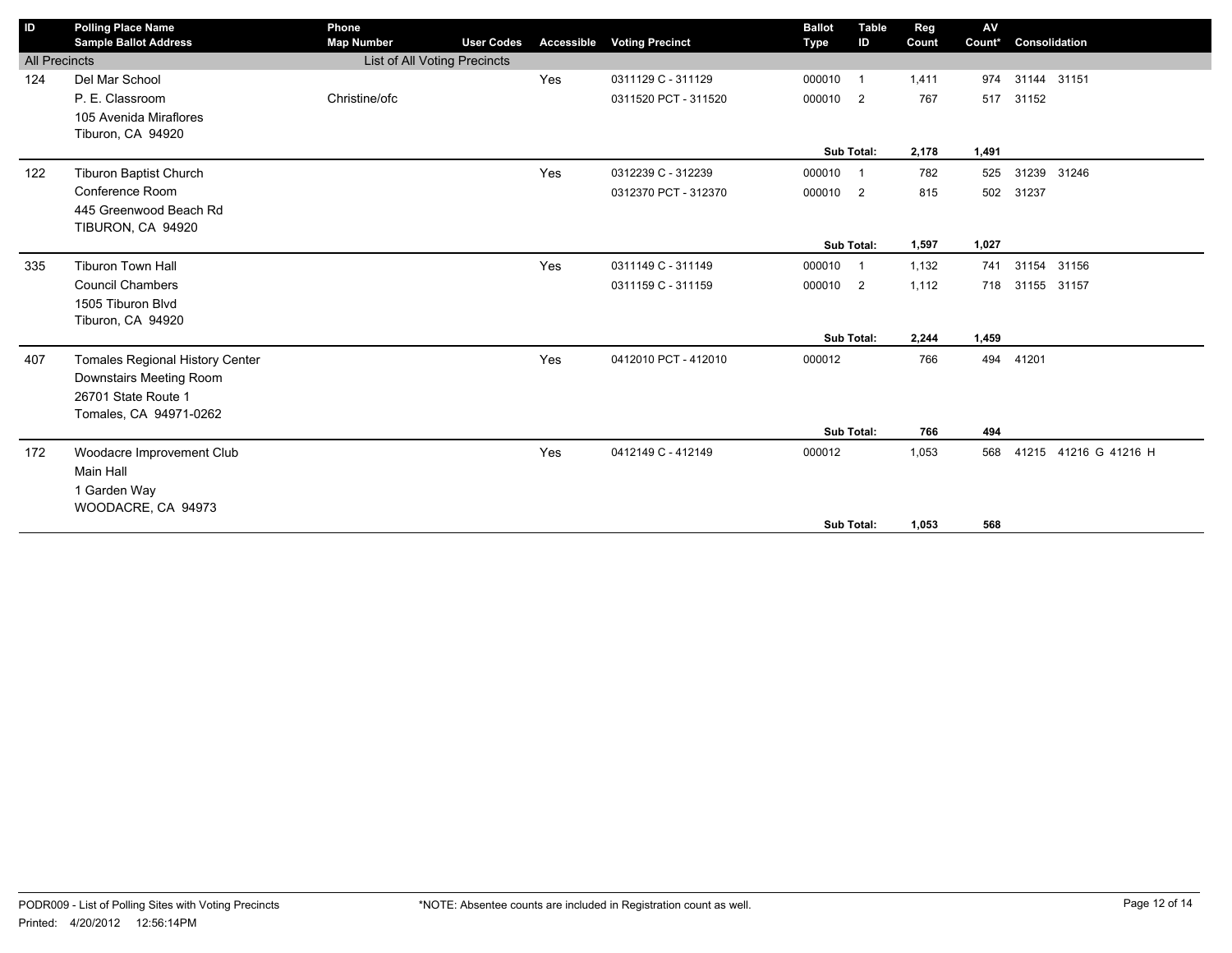| <b>ID</b>                                   | <b>Polling Place Name</b><br><b>Sample Ballot Address</b> | Phone<br>Map Number |  |                     | User Codes Accessible Voting Precinct | <b>Ballot</b> Table<br>Type | ID     | <b>Reg</b><br>Count | <b>AV</b> | <b>Count*</b> Consolidation |
|---------------------------------------------|-----------------------------------------------------------|---------------------|--|---------------------|---------------------------------------|-----------------------------|--------|---------------------|-----------|-----------------------------|
| <b>Total Selected Poll Sites: 98</b>        |                                                           |                     |  | <b>Grand Total:</b> |                                       | 144.719                     | 88.584 |                     |           |                             |
| <b>Total Selected Voting Precincts: 138</b> |                                                           |                     |  |                     |                                       |                             |        |                     |           |                             |

**Total Unassigned Voting Precincts: 0**